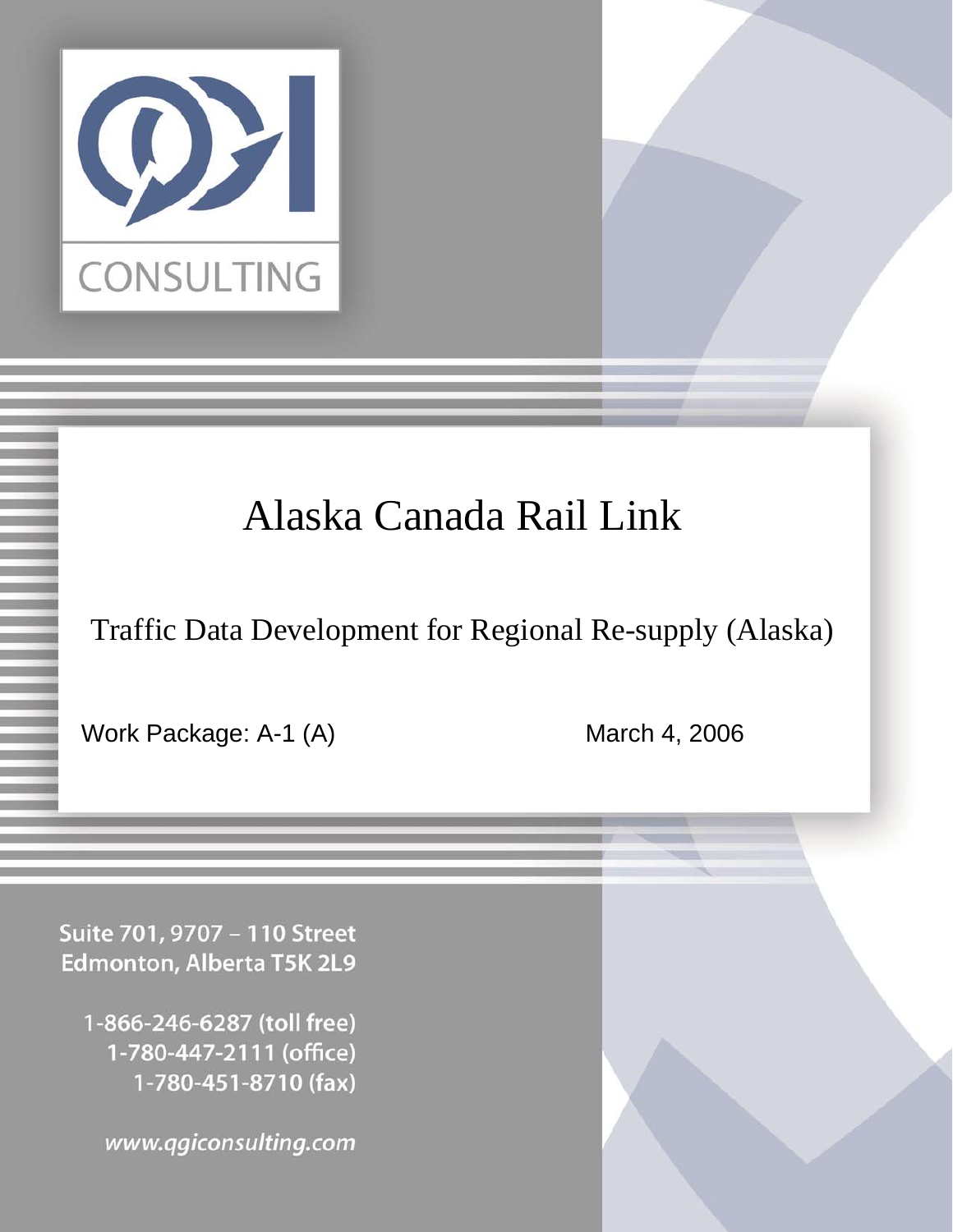# **Table of Contents**

| 1.0 |
|-----|
| 1.1 |
|     |
|     |
|     |
| 1.2 |
|     |
|     |
| 1.3 |
|     |
|     |
|     |
|     |
|     |
| 1.4 |
|     |
| 1.5 |
| 2.0 |
| 2.1 |
| 2.2 |
|     |
|     |
|     |
|     |
| 3.0 |
| 3.1 |
| 3.2 |
|     |
|     |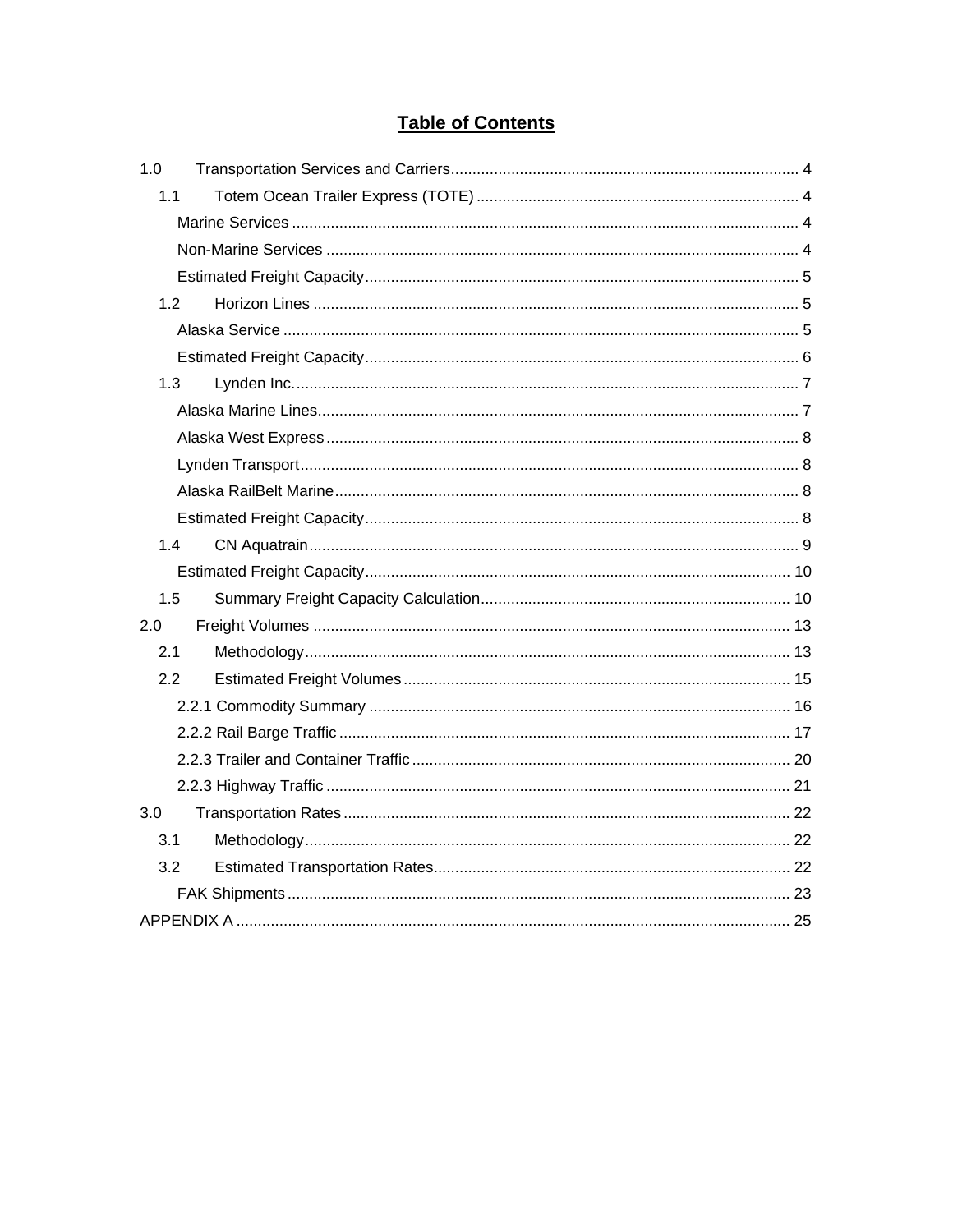

Suite 701  $9707 - 110^{th}$  Street Edmonton, AB T5K 2L9 Phone: (780) 447-2111 Fax: (780) 451-8710

## **To: Kells Boland – Project Manager - Alaska-Canada Rail Link**

## **Subject: Work Package A1 (a) – Traffic Data Development for Regional Re-supply (Alaska)**

Attached is the report of QGI Consulting for the above noted work package within the market analysis phase of the ongoing feasibility study for the proposed Alaska-Canada Rail Link.

The principal objectives of this work assignment were to:

- Identify the principal supply chains serving the Alaska marketplace for regional re-supply commodities;
- Identify the principal providers of transportation services;
- Identify the major origin-destination flows of goods;
- Estimate total volume of freight moving into the Alaska market via each supply chain channel;
- Estimate transportation rates for the movement of goods into this market.

Our freight estimates are based on a combination of publicly available data, summary data provided by the Alaska Railroad Corporation specifically for the movement of rail cars via barge from Tacoma and Prince Rupert, and border crossing data for highway movements. The specific methodologies utilized in developing the estimated freight volumes are fully documented in the attached report. These freight estimates including volumes, timing, and feasibility based on competitive rail routings and rates will be validated during the course of the next phase of this assignment.

Sincerely,

Milt Poirier Partner QGI Consulting Ltd.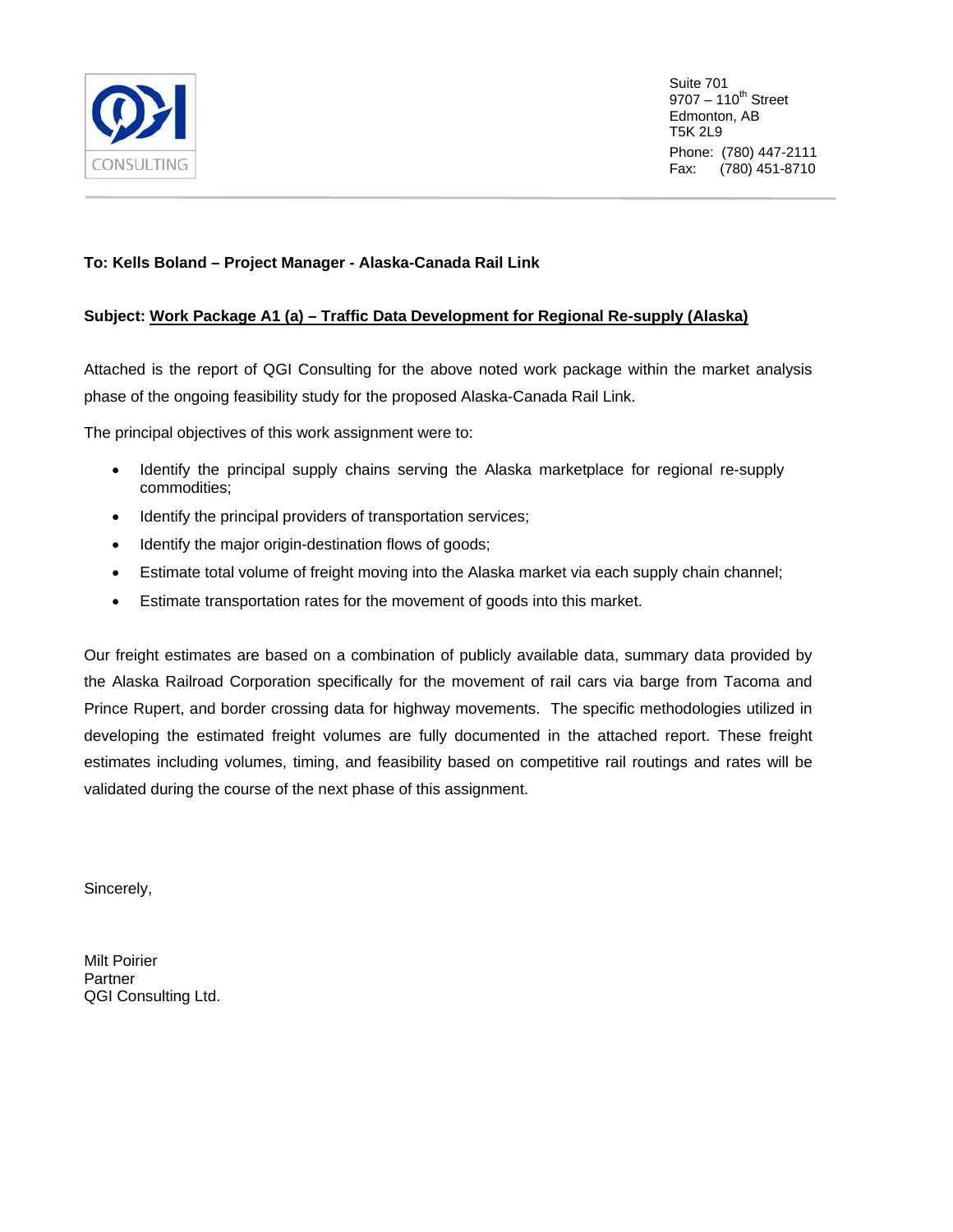# <span id="page-3-0"></span>**1.0 Transportation Services and Carriers**

Inbound goods for regional re-supply to the State of Alaska are transported from Canadian and United States origins using a number of multi modal transportation services. Direct access to the Alaska market is limited to ocean and highway transportation with the former playing the pivotal role in the delivery of goods to support the Alaska economy.

Key transportation services supporting these supply chains include:

- Railcar barges operating from Tacoma, WA and Prince Rupert, British Columbia;
- Ocean vessels providing roll on / roll off services for highway trailers operating from Seattle / Tacoma, WA;
- Container vessels originating in Seattle / Tacoma, WA; and
- Highway truckload and less than truckload services.

Railcar barge movements destined to the Port of Whittier, Alaska connect with the Alaska Railroad for movement of goods to Anchorage, Fairbanks, and other inland destinations. Key transportation providers serving this market are Totem Ocean Trailer Express (TOTE), Horizon Lines, CN Aquatrain, and Lynden Transportation.

## **1.1 Totem Ocean Trailer Express (TOTE)**

Totem Ocean Trailer Express (TOTE) is an Alaska based transportation company offering marine and land transportation services between the state of Alaska and the lower 48 U.S. states. TOTE is a subsidiary of American Shipping Group, a holding company owned by Saltchuk Resources. TOTE's service offering includes both marine and highway services operating between Tacoma, WA and Anchorage, AK.

#### Marine Services

TOTE operates a fleet of two ORCA and one Ponce class vessels in twice-weekly northbound and southbound service between Tacoma and Anchorage. The marine service is a roll on / roll off service for highway trailers and automobiles. The ORCA and Ponce class vessels have trailer capacities of 600 and 380 forty-foot equivalent units (FEU) respectively. Transit time between Tacoma and Anchorage ranges from 66-72 hours in each direction over a sailing distance of 1,450 nautical miles.

#### Non-Marine Services

Non-marine services include overland highway and intermodal connections throughout the lower 48 states, Canada, and Alaska. The Alaskan line haul division of TOTE delivers directly to various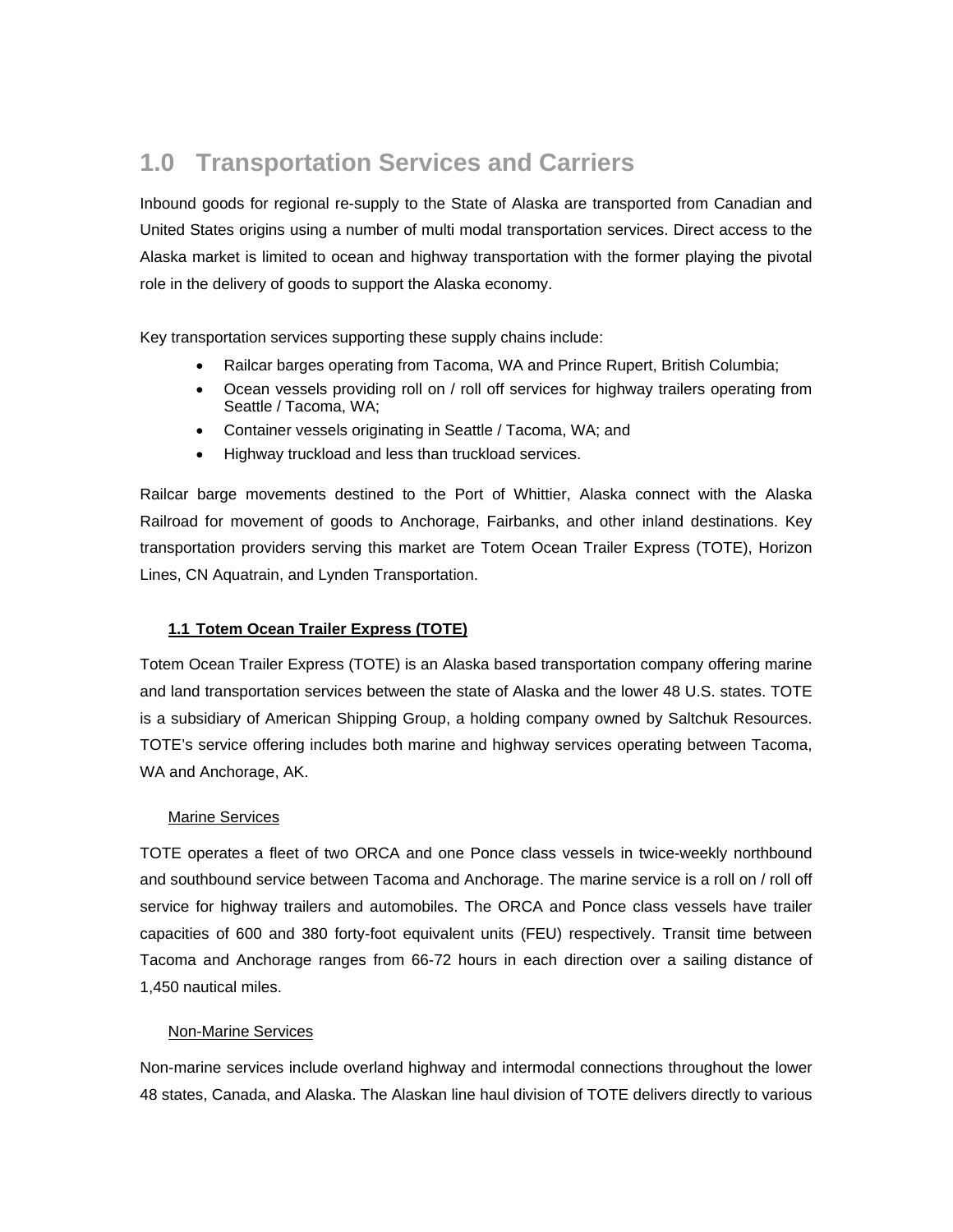<span id="page-4-0"></span>Alaskan destinations including Fairbanks, Valdez, and the Kenai Peninsula using a fleet of more than 1,775 trailers comprised of dry trailers, refrigerated trailers, heated "insulated" trailers, dual temperature combos, drop frames, lowboys, and flatbeds and tankers. In conjunction with the Alaska Railroad TOTE provides trailer on flat car (TOFC) service from Anchorage to Fairbanks.

TOTE barges are capable of loading a broad range of trailer configurations ranging from 28' to 53' trailers with payload capacities between  $24 - 35,000$  lbs. For analytical purposes we have assume an average 40-foot trailer with payload capacity of 30,000 lbs or 15 short tons.

#### Estimated Freight Capacity

Based on current sailing schedules<sup>[1](#page-4-1)</sup> it is estimated that this service offers capacity of approximately 4,720 forty-foot equivalent units (FEU) per month. At an average payload weight of 15 short tons per FEU this would represent annual capacity of 70,800 tonnes per month or some 850,000 short tons per year.

## **1.2 Horizon Lines**

Horizon Lines Inc., based in Charlotte, NC, is the United States leading Jones Act<sup>[2](#page-4-2)</sup> container shipping and logistics company, accounting for approximately 37% of the total U.S. marine container shipments between the continental U.S. and the three non-contiguous Jones Act markets of Alaska, Hawaii and Puerto Rico. In 2003 the Carlyle Group, a global private equity firm, purchased the Horizon Services Group of CSX Lines and renamed it Horizon Lines LLC.

#### Alaska Service

 $\overline{a}$ 

Horizon Lines provides year round service between Seattle and Alaska using D-7 class container vessels. Horizon operates twice weekly service from Tacoma directly to Anchorage with a follow on call to the island Port of Kodiak. One vessel per week then makes a call at Dutch Harbor. Truck and barge services connect these three principal destination ports with surrounding locations including Akutan, Bristol Bay, the Pribilof Islands, King Cove, Sand Point, the Kenai Peninsula, Prudhoe Bay, Eagle River, Fairbanks and Palmer. Transit time between Tacoma and Anchorage is approximately three and one-half days. Horizon's service is depicted in Figure 1 below.

<span id="page-4-1"></span><sup>1</sup> Sailing schedule as published at <http://www.totemocean.com/shipping/s-init-tacoma.asp>for the month of February 2006.

<span id="page-4-2"></span> $^2$  The Jones Act of 1920 requires that all cargo moving between U.S. ports be carried in ships which are U.S. owned, built,, and flagged.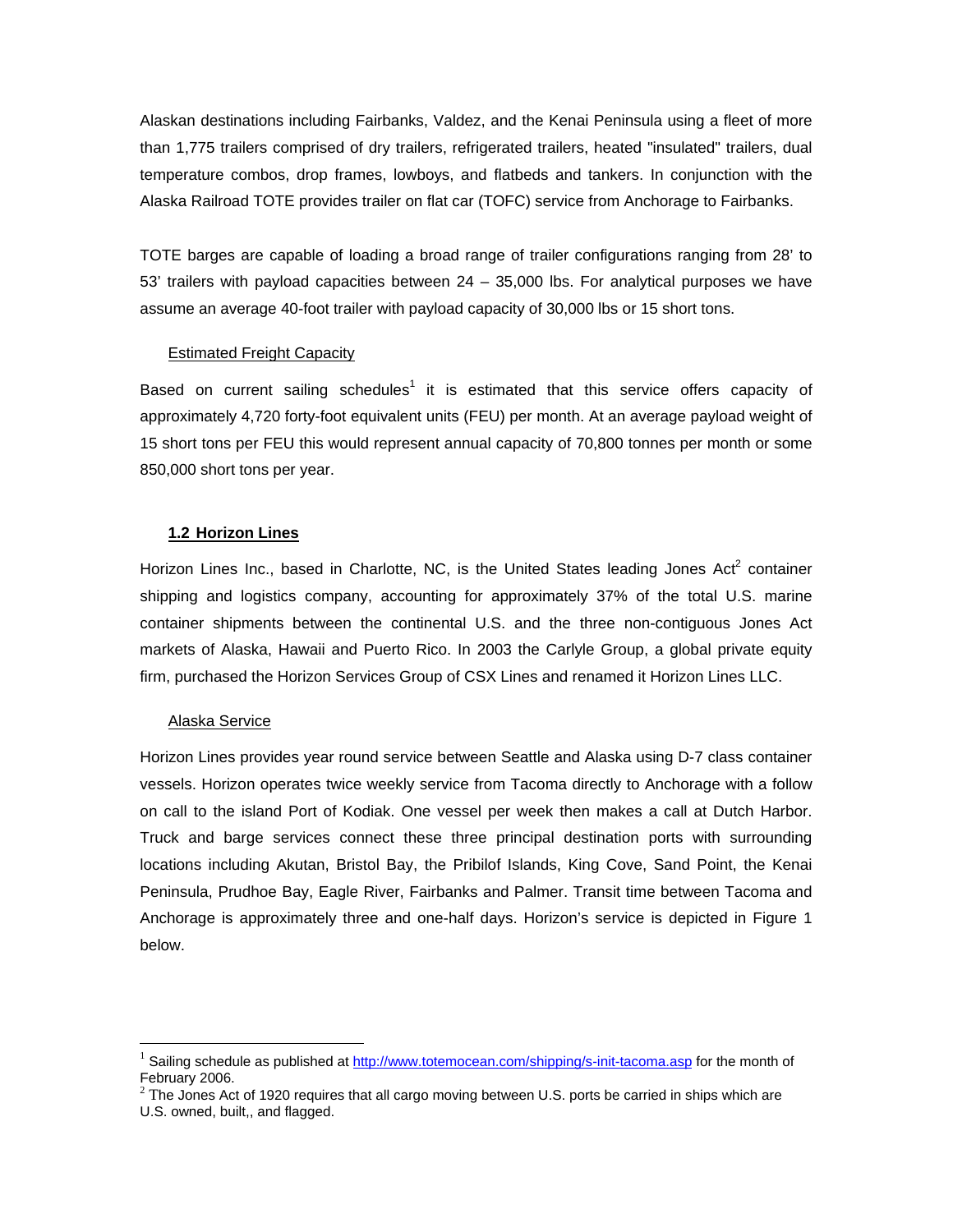**Figure 1 – Horizon Lines Service Map** 

<span id="page-5-0"></span>

## Estimated Freight Capacity

 $\overline{a}$ 

The three line haul D-7 Class container vessels operating in the Tacoma to Alaska service are capable of carrying 740 40-foot containers (1480 TEUs). Horizon tariff rates are published with minimum weights in forty-foot containers ranging from a low of 18,000 lbs to a high of 45,000 lbs depending on the specific commodity. For analytical purposes we have assumed an average payload weights of 20,000 lbs per TUE or 40,000 pounds per FEU.

Published sailing schedules $^3$  $^3$  indicate a total of 104 sailings per year. Assuming average payloads of 10 and 20 tons per TEU and FEU respectively it is estimated that Horizon offers annual freight capacity of some 6,400 FEU per month (12,800 TEU) or 154,000 TEUs per year. This represents the equivalent of 1.5 million tons of freight capacity destined to the Alaska market annually.

<span id="page-5-1"></span><sup>&</sup>lt;sup>3</sup> Sailing schedule as published at [http://www.horizonlines.com/si\\_sailingschedules.asp](http://www.horizonlines.com/si_sailingschedules.asp)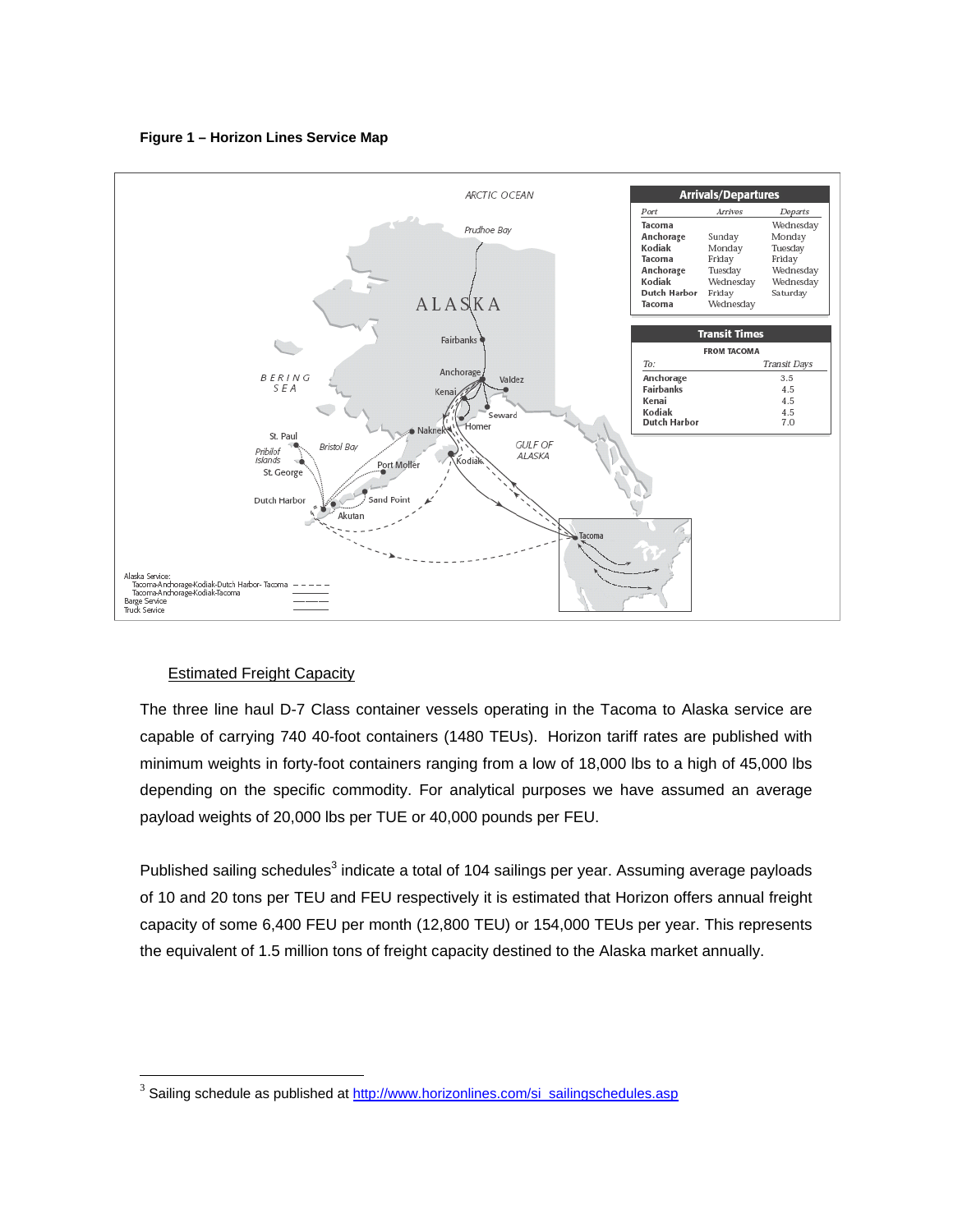#### <span id="page-6-0"></span>**1.3 Lynden Inc.**

Lynden Inc. is the parent company of a family of transportation and logistics companies primarily serving Alaska and the Pacific Northwest. Lynden companies provide multi modal transportation services including air, marine, and land services to, from, and within the State of Alaska. Key transportation companies under the Lynden Group supporting the movement of goods inbound to Alaska include:

#### Alaska Marine Lines

Alaska Marine Lines (AML) provides twice per week barge services between Seattle and Southeast Alaska with scheduled sailings on Wednesdays and Fridays. The Southeast Alaska barge services a number of locations including Juneau, Ketchikan, Petersburg, Sitka, and Hake. AML barge services handle full container, less than container, refrigerated, and break bulk cargo. Principal customers consist of retail establishments such as grocery outlets involved in primary community re-supply commerce.

AML also services the Central Alaska market with weekly barge service between Seattle and Anchorage with over land connections to Seward, Kenai, and Fairbanks.

| <b>ALASKA</b><br>MARINE LINES                                   |  |
|-----------------------------------------------------------------|--|
| <b>SEASONAL SAILING</b>                                         |  |
| <b>SATURDAY</b>                                                 |  |
| <b>Fairbanks</b><br><b>FRIDAY</b>                               |  |
| <b>Anchorage</b><br><b>THURSDAY</b><br><b>Whittier</b><br>Kenai |  |
| WEDNESDAY Seward                                                |  |
| <b>TUESDAY</b>                                                  |  |
| <b>MONDAY</b>                                                   |  |
| <b>SUNDAY</b>                                                   |  |
| <b>SATURDAY</b>                                                 |  |
| FRIDAY OVer-land                                                |  |
| <b><i>THURSDAY</i></b>                                          |  |
| <b>WEDNESDAY</b>                                                |  |
| <b>Seattle</b><br><b>TUESDAY</b>                                |  |

#### **Figure 2 – Central Alaska Service Figure 3 – Southeast Alaska Service**

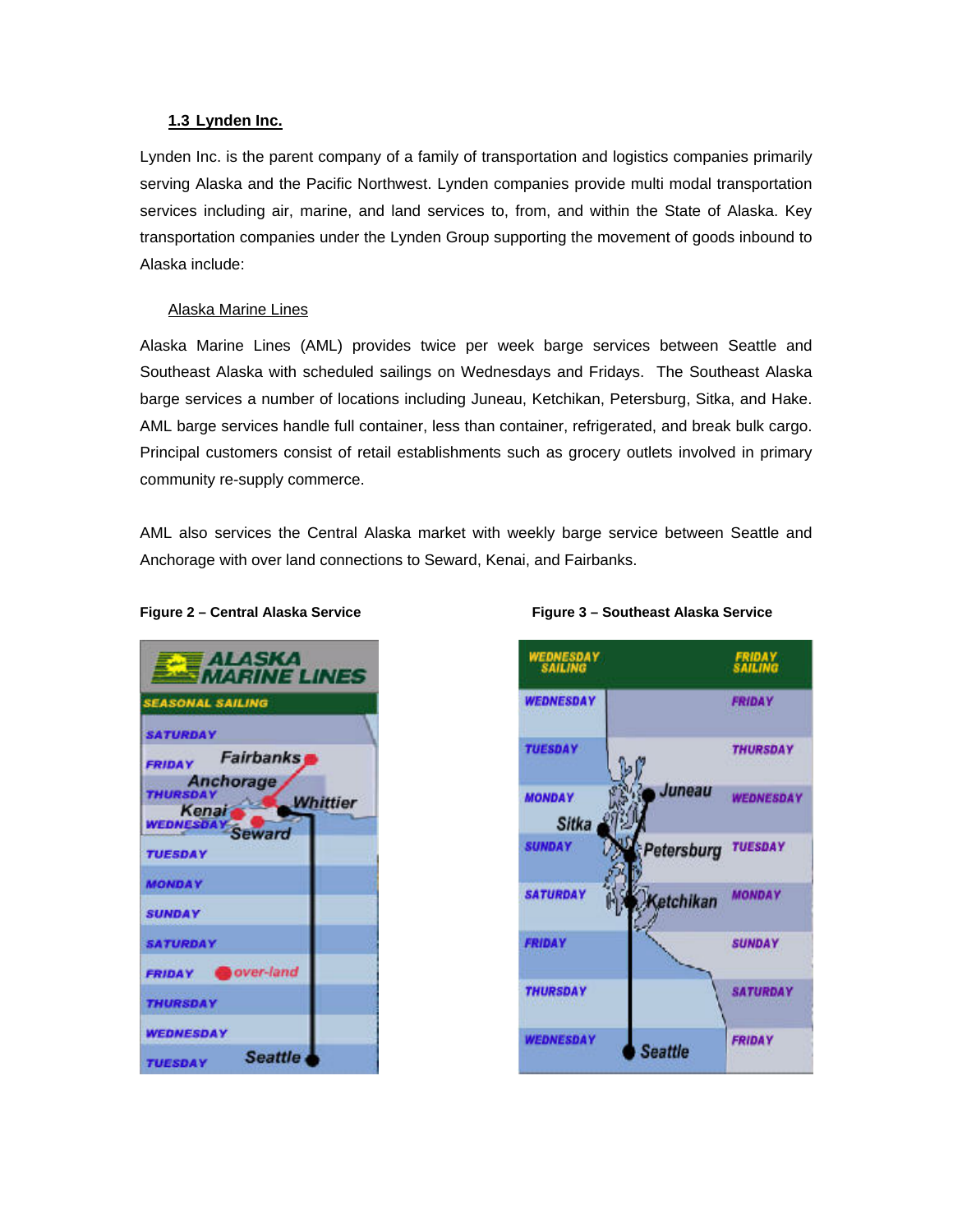#### <span id="page-7-0"></span>Alaska West Express

Alaska West Express (AWE) provides truckload transportation throughout the United States and Canada, specializing in shipments to and from Alaska. Alaska West Express is a leader in transporting liquid and dry-bulk products, hazardous and non-hazardous chemicals and petroleum products. AWE operates a rail terminal at Fairbanks offering product transfer services for liquid and dry bulk products serving primarily the oil and gas industry.

#### Lynden Transport

Lynden Transport is a complete multi-modal, regional, common and contract carrier primarily serving Alaska. Lynden Transport also provides LTL cargo service on motor-water-motor routes using steamships, barges, and ferries. Lynden Transport has truckload capabilities for dry van, refrigerated, flatbed and heavy-haul commodities on both water and highway routes.

Lynden Transport offers a truckload service to the Alaska market from a number of origins including Seattle, California, Alberta, and Texas.

#### Alaska RailBelt Marine

Alaska RailBelt Marine operates scheduled, once per week railcar barge service between Seattle and Whittier, Alaska. This service operates in partnership with the Alaska Railroad providing freight service to south central Alaska. ARM operates the service using three rail barges with estimated rail car capacities of forty (40) cars each plus deck space for break bulk and container cargo.

#### Estimated Freight Capacity

 $\overline{a}$ 

The Alaska Marine Belt rail barge - similar to that operated by CN Aquatrain – has an estimated capacity of forty (40) rail cars per barge. Based on an estimated 50 sailings per year with average payloads of 82 tons per rail car this service offers equivalent inbound freight capacity of 161,600 short tons per year.

Alaska Marine Lines container barge service operates twice weekly to Southeast Alaska and once weekly to Central Alaska for total service frequency of three times per week or twelve per month. Our research indicates that a total of thirteen container barges are owned and operated by Alaska Marine Lines as shown in Table 1 below<sup>4</sup>[.](#page-7-1)

<span id="page-7-1"></span> $4$  Source: Maritime Business Strategies LLC – US Flag General Cargo Barges – October 2005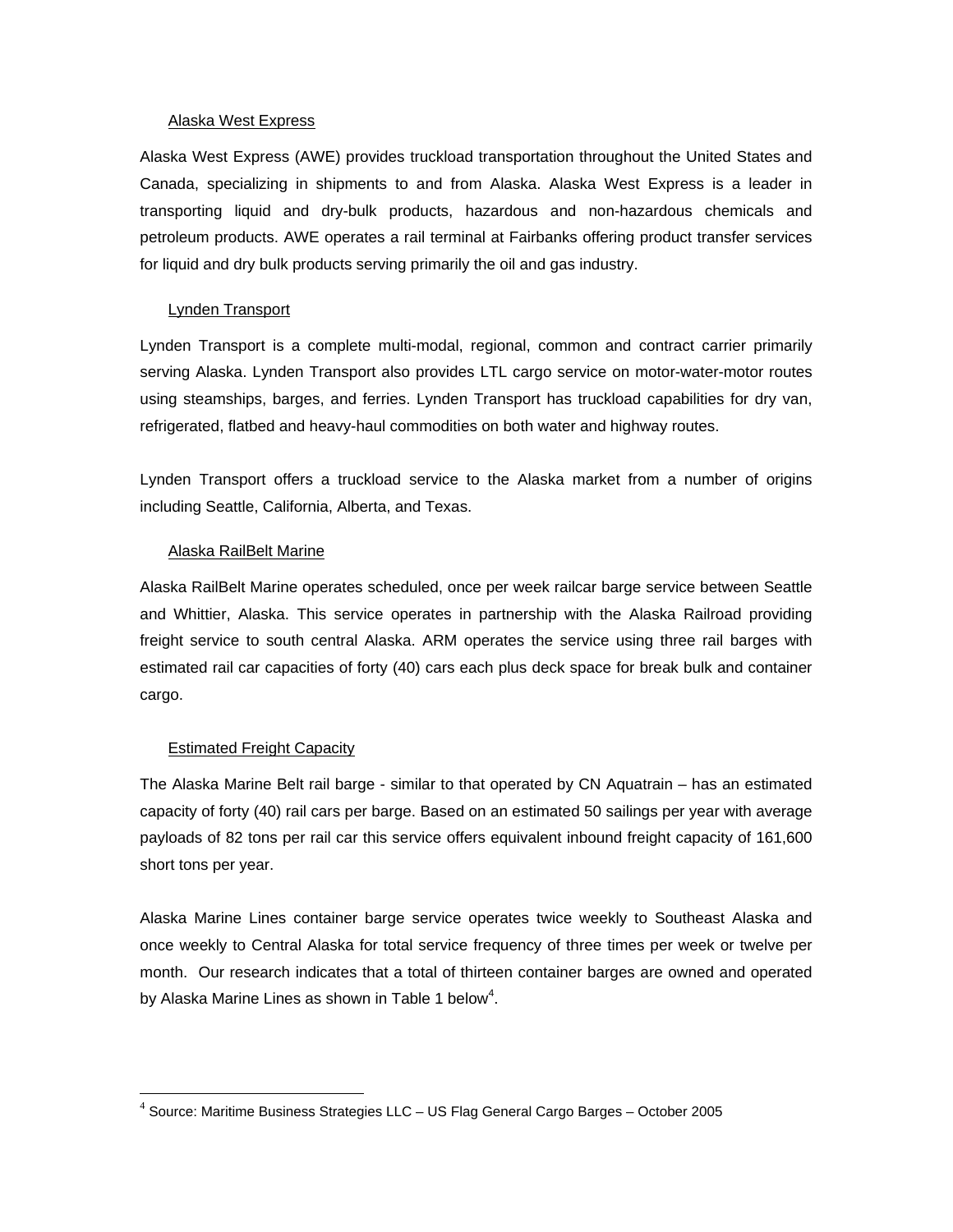<span id="page-8-0"></span>**Table 1 – Alaska Marine General Cargo Barges** 

| Owner                           | <b>Home Port</b> | <b>Vessel Name</b>        | <b>Type</b>       | <b>Build Date</b> | GT    | <b>TEU</b> |
|---------------------------------|------------------|---------------------------|-------------------|-------------------|-------|------------|
| Alaska Marine Lines             | Juneau AK        | Anchorage Provider        | Containers        | Dec-00            | 6,092 | 264        |
| Alaska Marine Lines             | Juneau AK        | <b>Fairbanks Provider</b> | Containers        | Feb-01            | 6,092 | 264        |
| Alaska Marine Lines             | Juneau AK        | <b>Whittier Provider</b>  | Containers        | Sep-01            | 6,092 | 264        |
| <b>Alaska Marine Lines</b>      | Juneau AK        | <b>Southeast Provider</b> | <b>Containers</b> | Apr-02            | 5,524 | 800        |
| Alaska Marine Lines   Juneau AK |                  | <b>Stikine Provider</b>   | <b>Containers</b> | $May-03$          | 5,524 | 800        |
| Alaska Marine Lines   Juneau AK |                  | <b>Sitka Provider</b>     | <b>Containers</b> | Jun-04            | 5,524 | 800        |
| Alaska Marine Lines   Juneau AK |                  | <b>Tongass Provider</b>   | <b>Containers</b> | May-94            | 3,537 | 700        |
| Alaska Marine Lines   Juneau AK |                  | <b>Taku Provider</b>      | <b>Containers</b> | Jan-96            | 3,537 | 700        |
| <b>Alaska Marine Lines</b>      | Juneau AK        | <b>Chatham Provider</b>   | <b>Containers</b> | <b>Jun-73</b>     | 2,985 | 510        |
| Alaska Marine Lines             | Juneau AK        | <b>Chichagof Provider</b> | Containers        | $Jun-73$          | 2,985 | 510        |
| Alaska Marine Lines             | Juneau AK        | Alaska Provider           | Containers        | Dec-84            | 2,146 | 435        |
| Alaska Marine Lines             | Juneau AK        | <b>Western Provider</b>   | Containers        | Jun-82            | 2,112 | 435        |
| Alaska Marine Lines             | Juneau AK        | <b>Baranof Provider</b>   | Containers        | Aug-81            | 1,257 | 200        |

Assuming a round trip transit time of 15 days per voyage each barge would be capable of a maximum two sailings per month – requiring a minimum of 6 barges to meet scheduled services. In calculating the available freight capacity offered in the Tacoma – Alaska trade we have assumed that the largest capacity barges would be used. These six barges have a total capacity 4,310 twenty-foot equivalent units. Based on AML published sailing schedules for 2005 and 2006 it is estimated that this service provides 41,600 and 72,000 TEUs of freight capacity annually into the Central and Southeast Alaska markets respectively. Using an assumed average payload of ten (10) short tons per container this represents freight handling capacity equivalent to approximately 1.1 million tons per year.

## **1.4 CN Aquatrain**

 $\overline{a}$ 

AquaTrain, operated by Foss Maritime<sup>[5](#page-8-1)</sup>, provides marine services for rail car movements between the State of Alaska and Canada and the lower 48 states. The service operates one of the world's largest railcar barges, accommodating 45 railcars on eight tracks. The service is integrated to CN Rail's North American network and services shippers of bulk products serving the Alaska market principally with industrial commodities such as fertilizers, sand, methanol, salt, lumber, and petroleum products. The Aquatrain service connects to the Alaska Railroad at Whittier, AK for rail delivery to inland points. Transit time over the 830 nautical mile voyage is approximately four days.

<span id="page-8-1"></span> $<sup>5</sup>$  Foss Maritime was purchased by Saltchuk Resources in 1987. Saltchuk is also the parent company of</sup> Totem Ocean Trailer Express.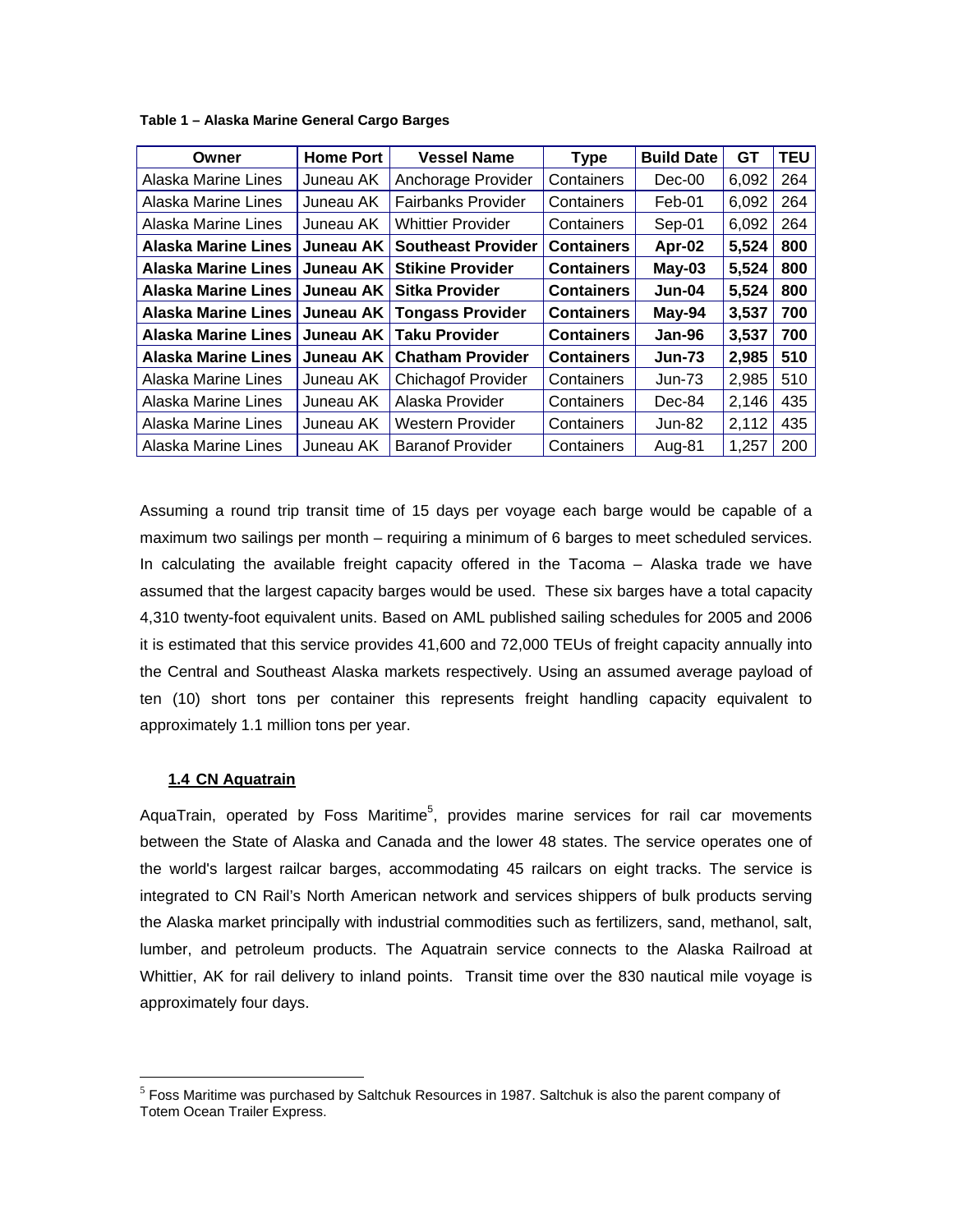#### <span id="page-9-0"></span>Estimated Freight Capacity

CN Aquatrain operates an average of thirty-five (35) barge sailings per year from Prince Rupert, British Columbia to Whittier Alaska. With a nominal barge capacity of 45 rail cars per sailing it is estimated total annual movements are in the order of 1,575 rail cars per year. Based on an average per car payload of 92 ton per rail car it is estimated that CN's Aquatrain service can handle approximately 145,500 short tons of freight into the Alaska market annually.

# **1.5 Summary Freight Capacity Calculation**

Based on known service plans and assets serving the Alaska market using marine services it is estimated that these service providers offer total freight capacity into this market of approximately 4.7 million short tons annually.

The majority of capacity is dedicated to serving the Central Alaska market, principally through the Ports of Anchorage and Whittier. The Port of Whittier while served weekly by Alaska Marine Lines barge service is predominantly used for delivery of railcar barges via the ARM and Aquatrain services connecting with the Alaska Railroad for movement inland.

The balance of the freight moving into this market is handled using the railcar barge services offered by Alaska Rail Belt Marine (Lynden) and CN Aquatrain. It is estimated that this represents approximately 3600 – 3700 railcars per year or some 313,000 tons of freight.

Table 2 below provides a summary of estimated freight capacity by destination region and service type.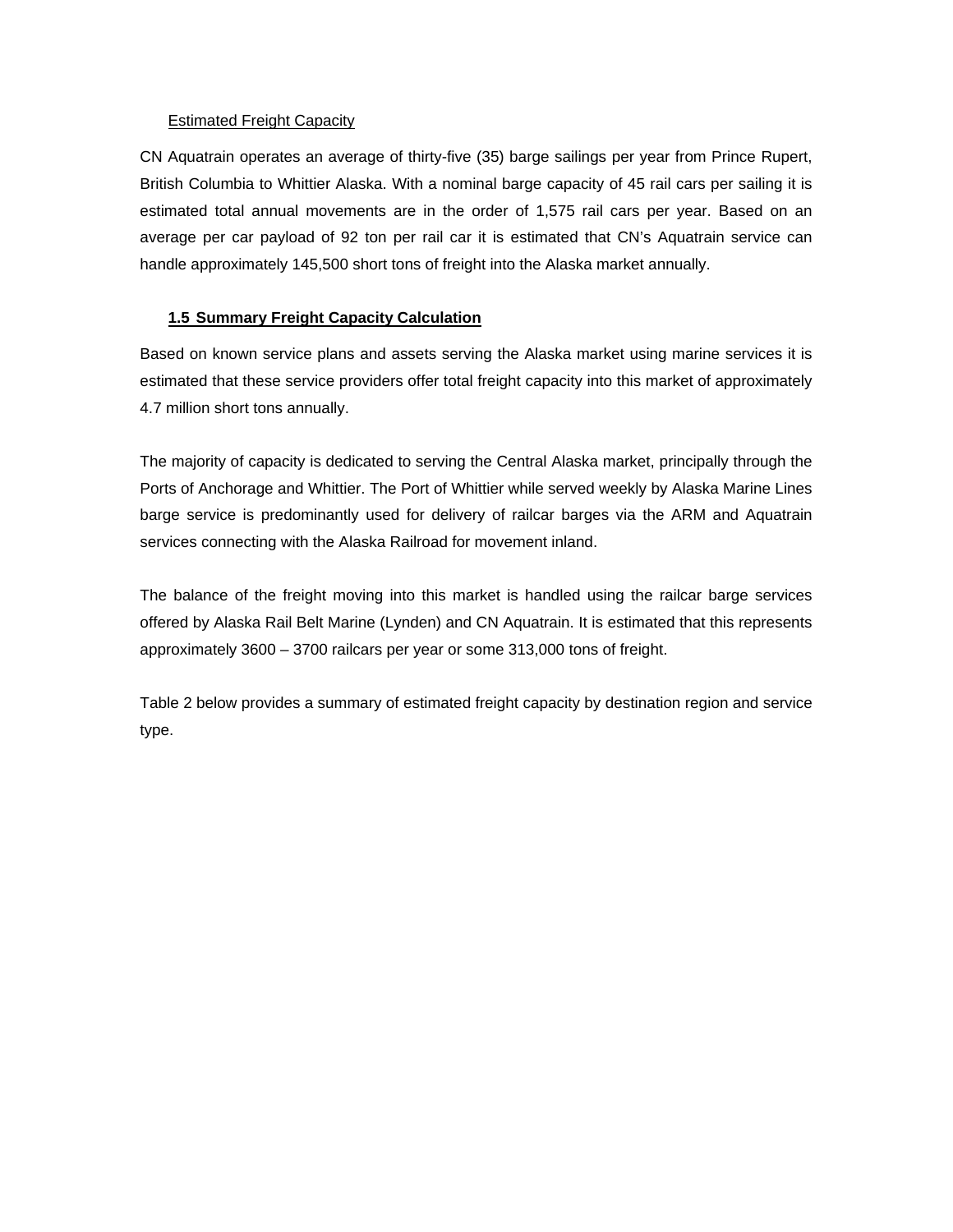**Table 2 – Summary Marine Freight Capacity Serving Alaska**

|                                                                                             |                         |                 | <b>Annual Capacity</b> |           |
|---------------------------------------------------------------------------------------------|-------------------------|-----------------|------------------------|-----------|
| <b>Service Area</b>                                                                         | <b>Service Type</b>     | <b>Provider</b> | <b>TEUs</b>            | Tons      |
| Central Alaska<br>• Anchorage, Fairbanks, Kenai, Seward,<br>Whittier                        | <b>Container Barge</b>  | AML             | 41,600                 | 416,000   |
|                                                                                             | RO/RO Vessel            | <b>TOTE</b>     | 113,280                | 1,700,000 |
|                                                                                             | <b>Container Vessel</b> | Horizon         | 153,920                | 1,530,000 |
|                                                                                             | Railcar Barge           | ARM             | 2,080                  | 168,500   |
|                                                                                             | Railcar Barge           | Aquatrain       | 1,575                  | 145,000   |
|                                                                                             |                         |                 |                        |           |
| <b>Est. Freight Capacity to Central Alaska</b>                                              | VFC (TEUs)              |                 | 308,800                | 3,646,000 |
|                                                                                             | Railcars                |                 | 3,675                  | 313,500   |
|                                                                                             |                         |                 |                        |           |
|                                                                                             |                         | <b>Total</b>    |                        | 3,959,500 |
| Southeast Alaska<br>• Juneau, Ketchikan, Petersburg, Sitka,<br>Haines, Skagway (Whitehorse) | <b>Container Barge</b>  | AML             | 72,000                 | 720,000   |
| <b>Total Est. Marine Based Freight Capacity</b>                                             |                         |                 |                        | 4,679,500 |

Table 3 below provides a detailed breakdown of the marine services currently moving freight to the Alaska market and the estimated capacity of these services.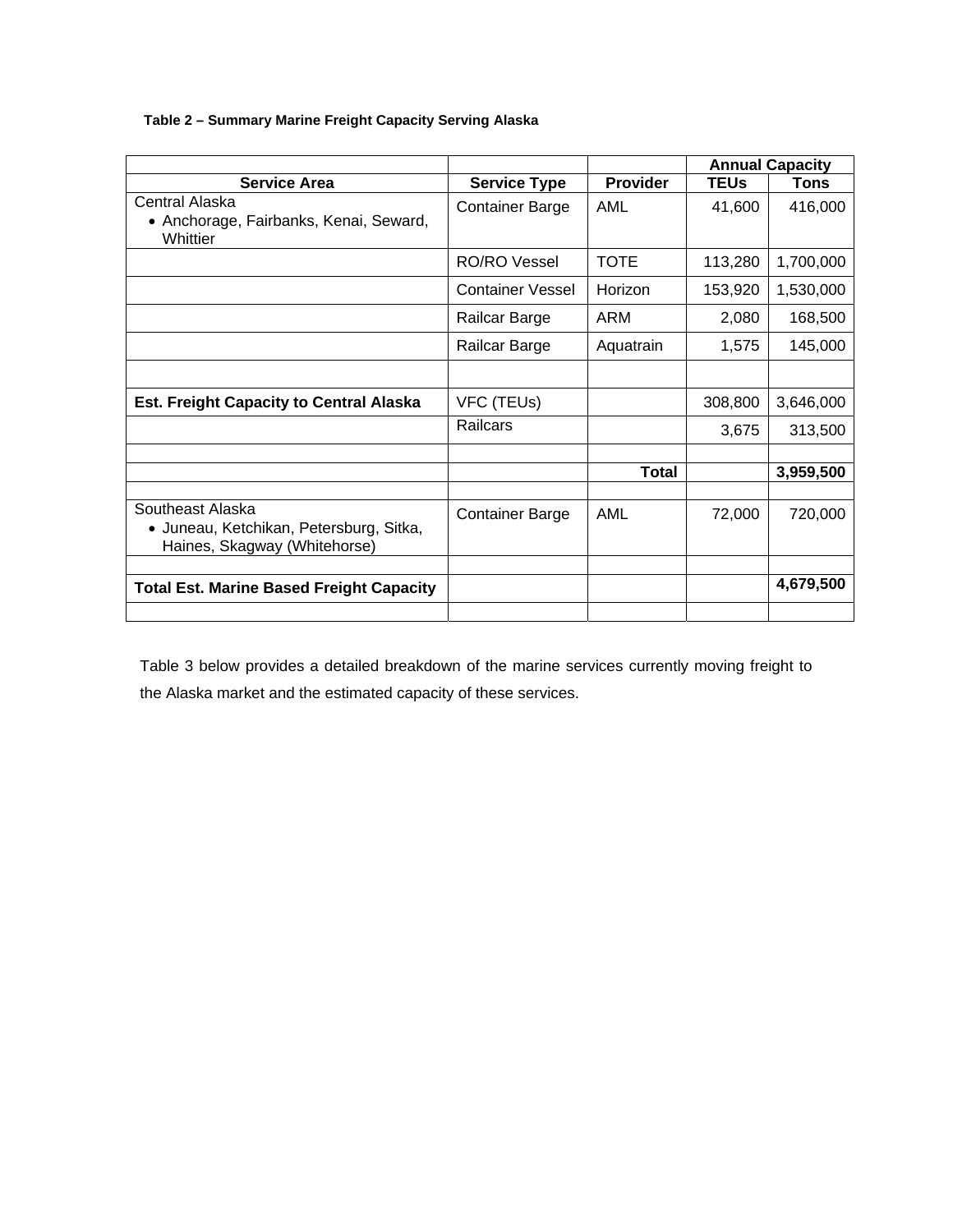#### **Table 3 – Estimated Ocean Freight Service and Capacity Serving Alaska**

| <b>Ocean Carrier</b> | <b>Origin</b> | <b>Destination</b> | <b>Type</b> | <b>Frequency</b> | <b>Annual Capacity</b> |           | <b>Comments</b>                                                                           |
|----------------------|---------------|--------------------|-------------|------------------|------------------------|-----------|-------------------------------------------------------------------------------------------|
|                      |               |                    |             |                  | <b>Units</b>           | Tons      |                                                                                           |
| AML (Lynden)         | Seattle, WA   | Central Alaska     | Barge       | 1x Week          | 41,600                 | 416,000   | Servicing Anchorage, Fairbanks, Kenai,<br>Seward, Whittier                                |
|                      |               |                    |             |                  |                        |           | Principal customers - retail businesses<br>(grocery)                                      |
|                      |               | S.E. Alaska        | Barge       | 2x Week          | 72,000                 | 720,000   | • Wednesday and Friday sailings weekly                                                    |
|                      |               |                    |             |                  |                        |           | • Servicing Juneau, Ketchikan,<br>Petersburg, Sitka, Haines, Skagway,<br>Hawk Inlet, Kake |
|                      |               |                    |             |                  |                        |           |                                                                                           |
| ARM (Lynden)         | Seattle, WA   | Whittier, AK       | Rail Barge  | 1x week          | 2,080                  | 168,500   | • Equipped with racks to carry 53 ft<br>containers over on deck rail cars                 |
|                      |               |                    |             |                  |                        |           | Rail capacity of 40 railcars per sailing                                                  |
|                      |               |                    |             |                  |                        |           | Estimate capacity of 60 containers per<br>barge                                           |
|                      |               |                    |             |                  |                        |           | Container volumes unknown                                                                 |
| <b>TOTE</b>          | Tacoma, WA    | Anchorage, AK      | Vessel      | 2x week          | 113,280                | 1,700,000 | • 600 and 380 FEU capacity for ORCA<br>and Ponce class vessels                            |
| <b>HORIZON</b>       | Tacoma, WA    | Anchorage, AK      | Vessel      | 2x week          | 153,920                | 1,530,000 | • 3 D7 Class vessels with 740 FEU<br>capacity each (1480 TEU)                             |
| <b>AQUATRAIN</b>     | Pr. Rupert    | Whittier           | Rail Barge  | 35x year         | 1,575                  | 145,000   | • Capacity of 45 railcars per sailing                                                     |
|                      |               |                    |             |                  |                        |           |                                                                                           |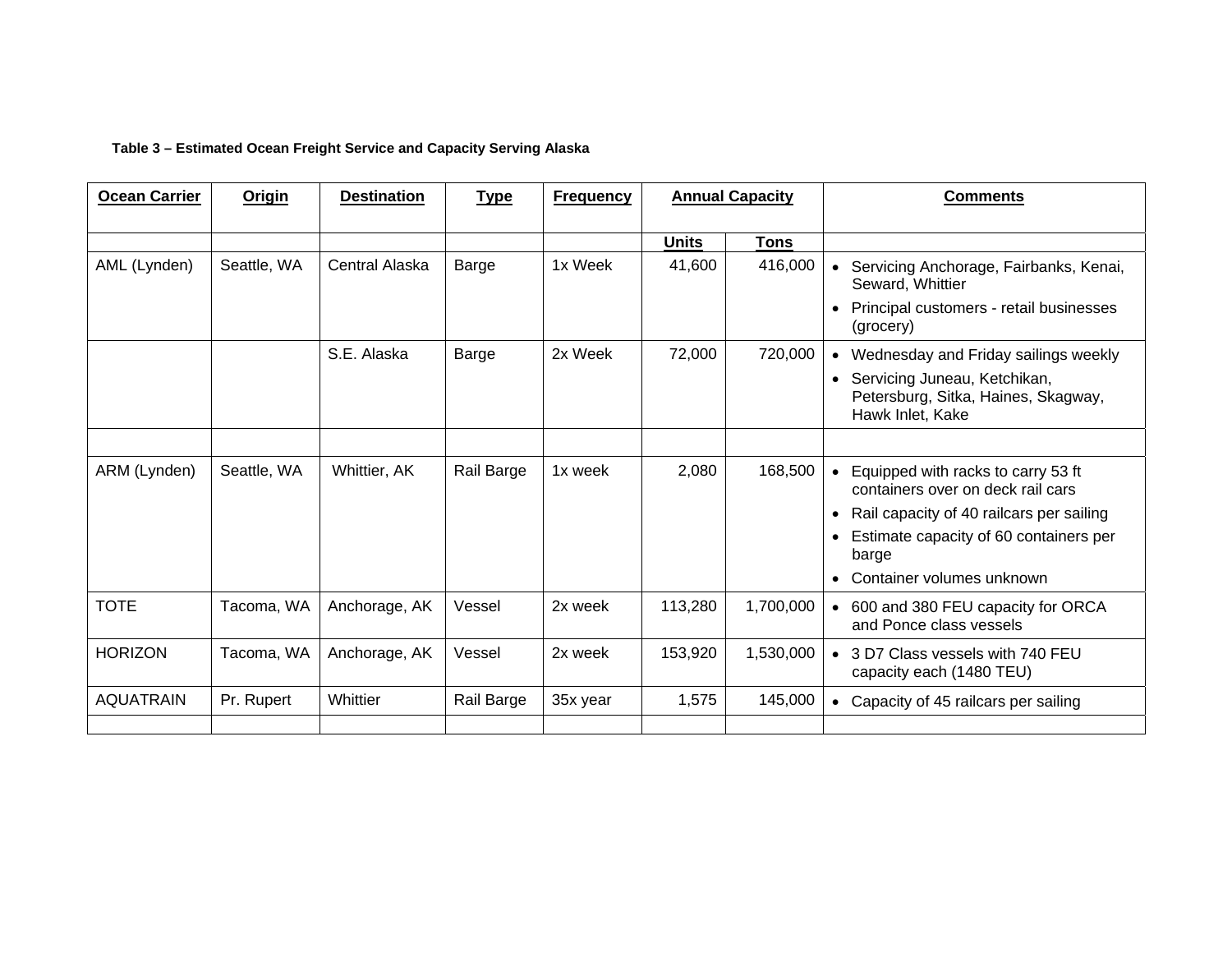# <span id="page-12-0"></span>**2.0 Freight Volumes**

#### **2.1 Methodology**

A key objective of this analysis is to identify the estimated inbound freight volumes to the State of Alaska using all surface transportation modes. This includes marine transportation for vans, trailers, and containers as well as highway transportation and marine services for delivery of railcar traffic. More specifically this work element seeks to identify the freight traffic related to regional re-supply. The Terms of Reference define regional re-supply volumes as those "*…required for routine support to ongoing public and private sector activity in the Alaska regional economy. Regional re-supply includes inbound construction materials, consumer goods, repair parts, equipment, vehicles, food and fuel*. 6 ["](#page-12-1)

One challenge encountered in estimating the annual freight volumes for these commodities across all surface modes has been the inability to obtain statistical information for common time periods for each mode. Key flows examined and sources of freight movement data used for this analysis include highway transportation, railcar barge traffic, and marine based trailer and container movements.

Recognizing the discrepancy in the timing of the data a key assumption underpinning our analysis is the assumption that no significant changes have occurred in either the modal distribution of freight flows or in the total volumes of inbound freight between the years 2003 and 2005. Based on this we have used the most recent data for each transportation mode as the representative annual volumes being handled in these transportation corridors.

Following is a brief description of the information sources and base information gathered for each of these flows.

#### **Highway Transportation**

 $\overline{a}$ 

Highway movements into Alaska from the Yukon and origins south of the 60<sup>th</sup> parallel have been estimated using vehicle border crossing data obtained through Yukon weigh scales. These statistics have been cross-referenced with U.S. Bureau of Transportation Statistics (BTS) for inbound truck border crossing information to Alaska. The most recent statistics available for highway movements are for the year 2003.

<span id="page-12-1"></span><sup>&</sup>lt;sup>6</sup> As published at [www.alaskacanadarail.org](http://www.alaskacanadarail.org/) - Stage 1 Market Analysis, Work Breakdown Structure, Work Package A1 (a).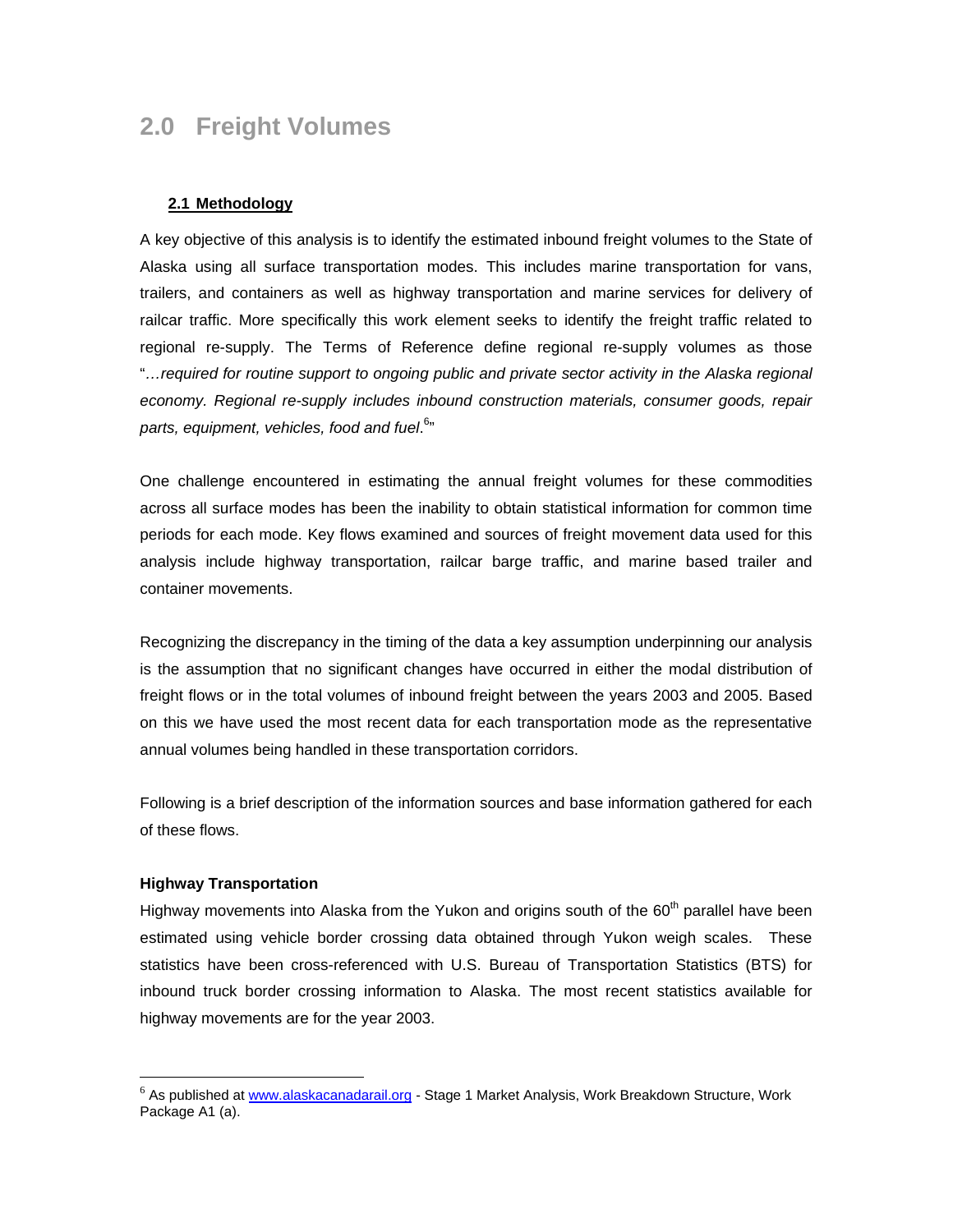## **Ocean Transportation**

Ocean transportation consists of three distinct supply chain arrangements including:

- Roll on / roll off (RO/RO) trailer servicing using ocean barges;
- Railcar barge service
- Container services using both vessel and barge operations

#### Railcar Barge Services

The CN Aquatrain that operates from Pr. Rupert, BC and Lynden's Alaska Rail Belt Marine service originating in Seattle/Tacoma handle all railcar barge traffic to the Port of Whittier. Freight estimates for these movements are based on rail handling data provided by the ARR based on their rail handlings for the year 2005.

Information provided by ARR was thoroughly sanitized and summarized prior to release to ensure that the confidentiality of specific shipper and rate information was preserved. ARR provided a summary file of rail handlings reflecting commodities handled, inland origin locations of rail-barge movements, number of railcars handled, and weight. The data did not identify the specific railcar barge service handling the freight and as such this has been estimated based on geographic origin of the traffic as compared to the existing North American railway network. Our principal assumption in this regard is that any freight originating at locations capable of being serviced by Canadian National Railways, whether in Canada or the United States, would move across their network to Pr. Rupert and via the Aquatrain service to Whittier. The estimated volumes by service were then crosschecked against the estimated capacity of each of these services for validation.

## Container and Trailer Services

 $\overline{a}$ 

Two principal sources have been used to estimate the volume of ocean based container and trailer volumes namely, publicly available Port of Anchorage (POA) statistics<sup>[7](#page-13-0)</sup> and data and analysis extracted from the 1999 Port of Anchorage Master Plan. Publicly available statistics for the Port of Anchorage are limited to the period from 1996 to 2004. Key statistics provided by the Port include:

- Total tonnage by commodity moving through the POA (1996 2004)
- Approximate TEU count (inbound / outbound) through the POA (1996 2004)
- Container counts (inbound / outbound) through the POA (2003 2004)

<span id="page-13-0"></span> $7$  As published at http://www.muni.org/iceimages/port/2005TenYearTonnage.pdf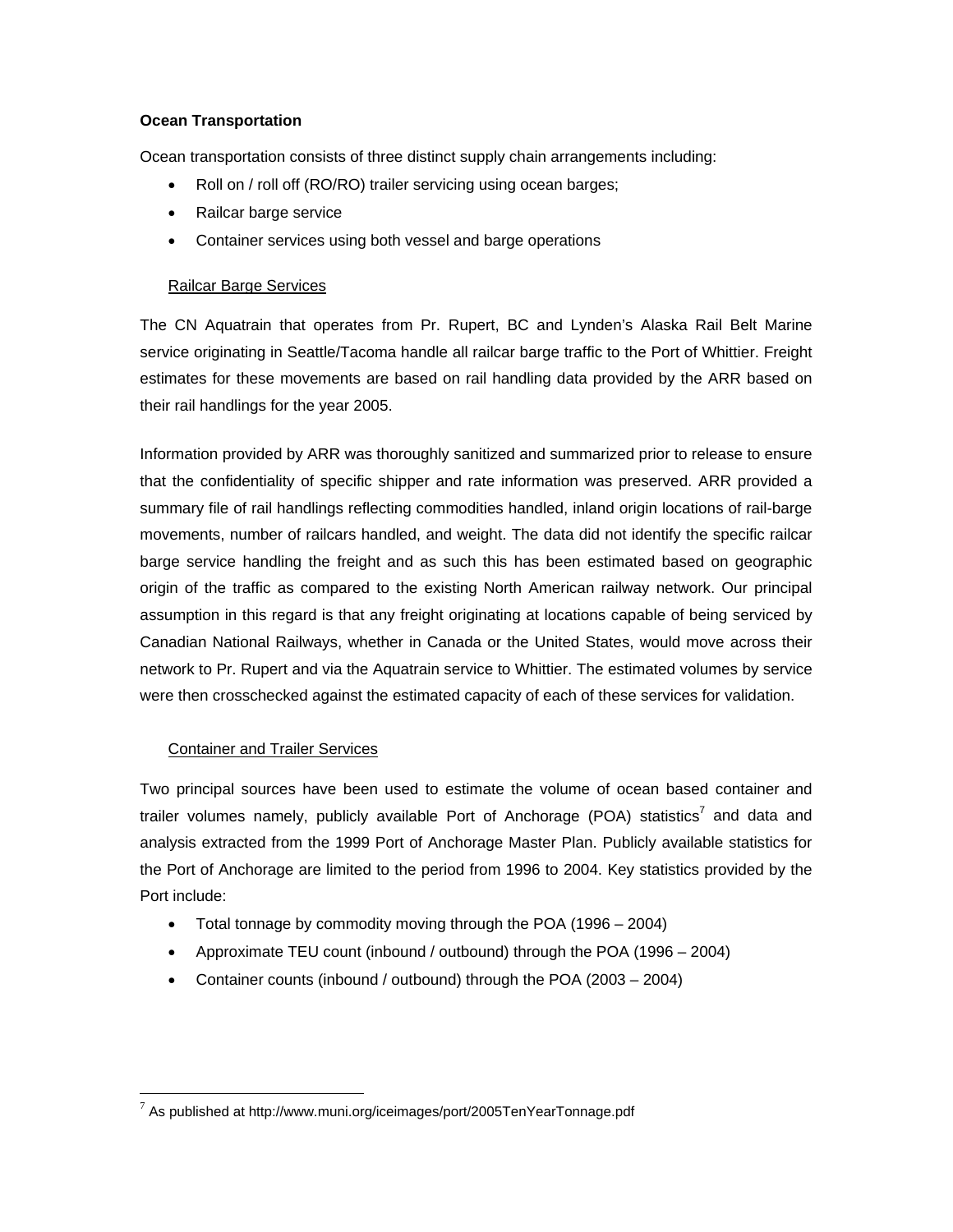<span id="page-14-0"></span>These statistics were cross-referenced with information sourced from the Market Analysis section of the Regional Port of Anchorage Master Plan<sup>8</sup>[.](#page-14-1)

Horizon Lines, Totem Ocean Trailer Express, and Alaska Marine Lines do not publicly disclose their specific freight handlings into the Alaska market. As such we have estimated the level of handlings for these traffic types based on our estimate of their handling capacity as discussed in Section 1. These capacities have been compared to the public tonnage statistics for the Port of Anchorage. For South Central Alaska freight estimates we again have looked at the capacity serving this market. A key point of validation in this instance is the estimate that Anchorage serves approximately 80% of Alaska population and handles an equivalent representative level of general containerized freight destined to the State.

# **2.2 Estimated Freight Volumes**

Total inbound freight volumes to Alaska via all modes are estimated to be in the order of 4.0 million tons per year. Key assumptions used in deriving this estimate include:

- The Port of Anchorage handled 1.76 million tons of containerized cargo in 2004 which is estimated to represent approximately 90% of all merchandise cargo consumed in South Central and Inland Alaska<sup>[9](#page-14-2)</sup>;
- AML is estimated to handle 360,000 tons of merchandise cargo in South eastern Alaska;
- Containerized volumes through the Port of Anchorage are estimated to be 90% inbound and 10% outbound<sup>10</sup>:
- Border crossing data estimates annual freight volumes of 117,000 short tons moving into Alaska northbound from origins in the Yukon and south of the  $60<sup>th</sup>$  parallel<sup>11</sup>; and
- Railcar barge marine traffic is estimated at 309,000 short tons per year based on 2005 handlings of the Alaska Railroad.

Table 4 provides a high level summary of these volumes. "Other" freight consists primarily of petroleum products (93%) and bulk cement delivered to the Port of Anchorage.

| <b>Transportation</b>          | <b>Est. Annual</b> | <b>Modal</b> |
|--------------------------------|--------------------|--------------|
| <b>Mode</b>                    | Tonnage            | <b>Share</b> |
| Railcar Barge                  | 309,000            | 7.6%         |
| Container/Trailer Vessel/Barge | 1,947,000          | 48.2 %       |
| <b>Highway Transportation</b>  | 117,000            | 2.9%         |
| Other                          | 1,660,000          | 41.3%        |

#### **Table 3 – Summary of Est. Inbound Freight**

 $\overline{a}$ 

<span id="page-14-1"></span> $8$  Regional Port of Anchorage Master Plan (1999) as published at http://www.muni.org/port/expansion.cfm

<span id="page-14-2"></span><sup>&</sup>lt;sup>9</sup> Regional Port of Anchorage Master Plan (1999) – Strategic Marketing Plan – Page 1.C-14,

<span id="page-14-4"></span><span id="page-14-3"></span>

VZM/TranSystems – Northern Economics<br><sup>10</sup> Ibid<br><sup>11</sup> P. Kishchuk – Regional Re-supply Analysis – Net Alaska Highway Tonnages (2003)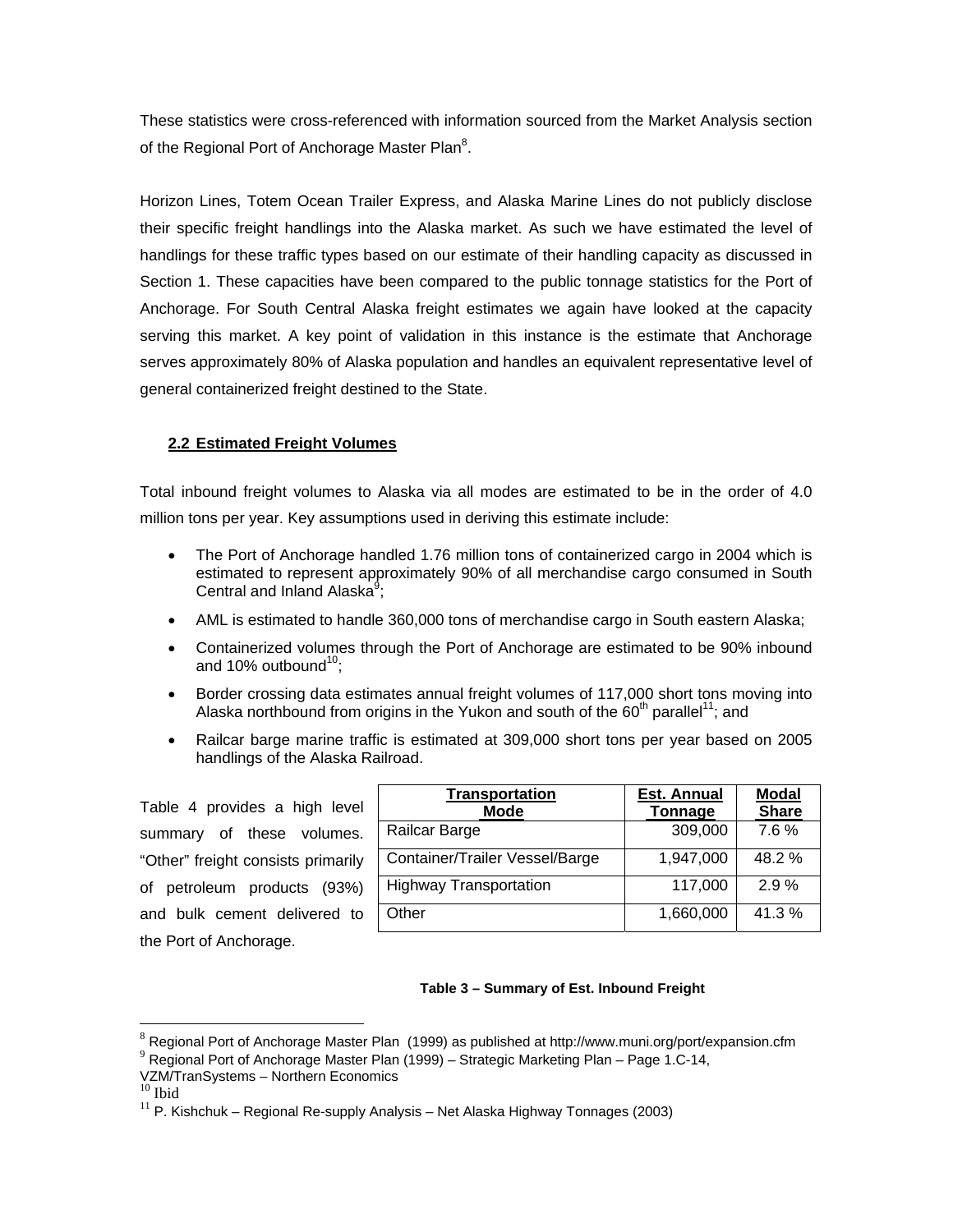<span id="page-15-0"></span>Freight classified under "Vessel / Barge" movements reflects tonnages associated with the movement of vans, trailers, and containers inbound to the Port of Anchorage as well as the estimated volumes moving via the AML barge system to Southeastern Alaska destinations including Juneau, Ketchikan, Petersburg, Sitka, and Haines. These volumes would include vehicle traffic that moves either in containers (autos) or as Ro / Ro traffic on the TOTE system.

#### 2.2.1 Commodity Summary

General cargo moving in vans, trailers, and containers via the Port of Anchorage and Southeastern ports represents an estimated 1.947 million tons or 48% of total estimated inbound freight. Petroleum and petroleum based products is the second largest commodity at 1.537 million tons per year. It is estimated that almost all petroleum inbound to Alaska moves via Anchorage either in bulk or barrels.

As shown in Table 5 below the remaining freight is distributed across a wide range of commodity groups led by bulk cement, metal products, unspecified hazardous commodities, chemicals, and a variety of lumber and wood products. With the exception of bulk cement and general merchandise that move via the POA and highway respectively the remaining commodities move principally in rail cars using the CN Aquatrain and Alaska Rail Belt Marine systems.

|                                     | (2004)<br>Port of | (2003)         | (2005)            | S.E. Alaska  |              |
|-------------------------------------|-------------------|----------------|-------------------|--------------|--------------|
|                                     | <b>Anchorage</b>  | <b>Highway</b> | <b>Rail Barge</b> | <b>Ports</b> | <b>Total</b> |
| Vans/Flats/Containers               | 1,587,719         |                |                   | 360,000      | 1,947,719    |
| Petroleum Product (Total)           | 1,536,898         | 2,981          | 5,426             |              | 1,545,305    |
| Cement (Bulk)                       | 122,855           |                |                   |              | 122,855      |
| <b>Metals and Products</b>          |                   |                | 88,819            |              | 88,819       |
| Hazardous Commodities (unspecified) |                   |                | 75,612            |              | 75,612       |
| <b>General Merchandise</b>          |                   | 79,195         |                   |              | 79,195       |
| Lumber / Logs / Wood Products       |                   | 156            | 38,503            |              | 38,659       |
| Chemicals                           |                   |                | 36,585            |              | 36,585       |
| Stone Clay Glass Prods              |                   |                | 28,284            |              | 28,284       |
| Motor Vehicles & Equipment          |                   | 18,915         | 267               |              | 19,181       |
| <b>Nonmetallic Minerals</b>         |                   |                | 15,060            |              | 15,060       |
| <b>Agricultural Products</b>        |                   | 2,138          | 9,399             |              | 11,537       |
| <b>Other Miscellaneous Goods</b>    | 142               | 1,873          | 4,731             |              | 6,746        |
| <b>Construction Materials</b>       |                   | 5,279          |                   |              | 5,279        |
| Iron / Steel / Pipe                 |                   | 4,142          |                   |              | 4,142        |
| Crushed Stone, Sand, Gravel         |                   |                | 2,797             |              | 2,797        |
| <b>Household Goods</b>              |                   | 3,037          |                   |              | 3,037        |
| Waste & Scrap                       |                   |                | 2,430             |              | 2,430        |
| <b>Pulp and Paper Products</b>      |                   |                | 1,331             |              | 1,331        |
| <b>Total</b>                        | 3,247,613         | 117,715        | 309,246           | 360,000      | 4,034,575    |

#### **Table 5 – Summary of Estimated Inbound Freight by Commodity and Mode**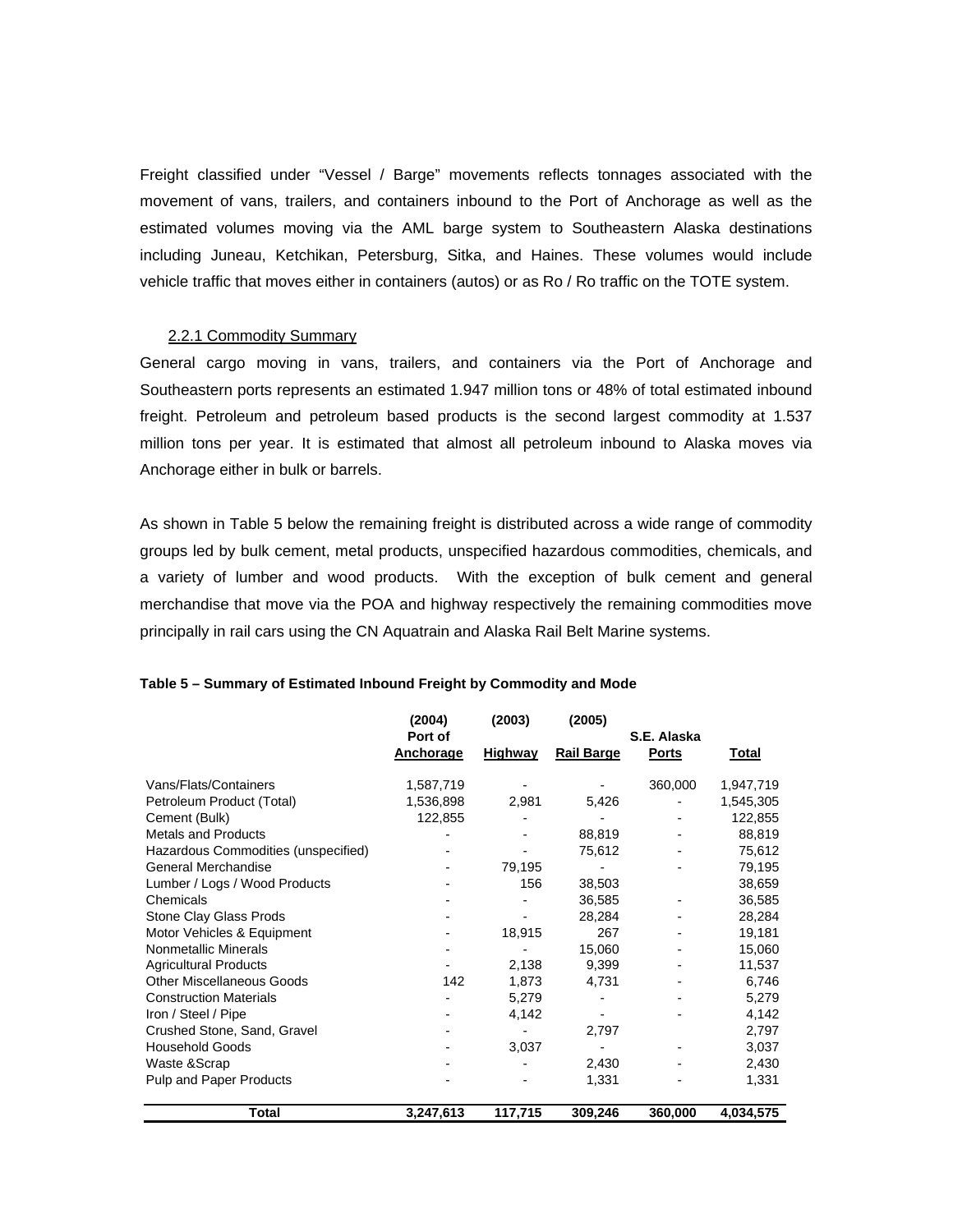#### <span id="page-16-0"></span>2.2.2 Rail Barge Traffic

Traffic moving in rail cars via the two barge systems can be characterized primarily as industrial commodities. While the specific end use of these commodities can not be ascertained it is reasonable to assume they are used in support of various public and private sector activities including oil and gas exploration, minerals exploration and production, general industrial manufacturing, regional construction, and construction and maintenance of public infrastructure.

For the purposes of this analysis no attempt has been made to segregate commodities by end use and all volumes have been classified as part of regional re-supply volumes. Key commodities accounting for 91% of total traffic moving via rail barge are summarized below in Tables 6 and 7.

| Table 6 - Summary of Major Commodities and Flows via Rail Barge |  |  |
|-----------------------------------------------------------------|--|--|
|                                                                 |  |  |

| <b>Commodity Group</b>     | Comments                                                                                                                                                                               |
|----------------------------|----------------------------------------------------------------------------------------------------------------------------------------------------------------------------------------|
| <b>Metals and Products</b> | • Mix of pipe, tubing, grinding media, and iron and steel rods likely to<br>support mineral and oil and gas industries.                                                                |
|                            | • Sourced primarily from the U.S. Southwest (Texas, Alabama), Pacific<br>Northwest (Washington, Oregon) and British Columbia                                                           |
| Hazardous Materials        | • Majority of specific commodities not identifiable                                                                                                                                    |
|                            | • Sourced principally from Alberta (70%) and Texas (16%) consistent<br>with the location of primary chemical producing infrastructure                                                  |
| Lumber & Wood<br>Products  | • 80% of traffic consists of lumber and oriented strand board<br>originating from mills in British Columbia and Alberta to support<br>regional residential and commercial construction |
| Chemicals                  | • More than 50% consists of various chloride products – potassium,<br>sodium, and calcium.                                                                                             |
|                            | • 50% of traffic originates in Canada, principally in Saskatchewan                                                                                                                     |
| Stone, Clay, Glass         | • 70% hydraulic cement with nominal volumes of lime and clay likely in<br>support of mining and oil and gas exploration and production<br>activities                                   |
|                            | • Traffic originates principally in Alberta and Washington (cement) and<br>British Columbia (lime)                                                                                     |
| Nonmetallic Minerals       | • 99% barium sulphate originating principally in the State of Nevada                                                                                                                   |
|                            | • Used primarily for oil and gas drilling activities                                                                                                                                   |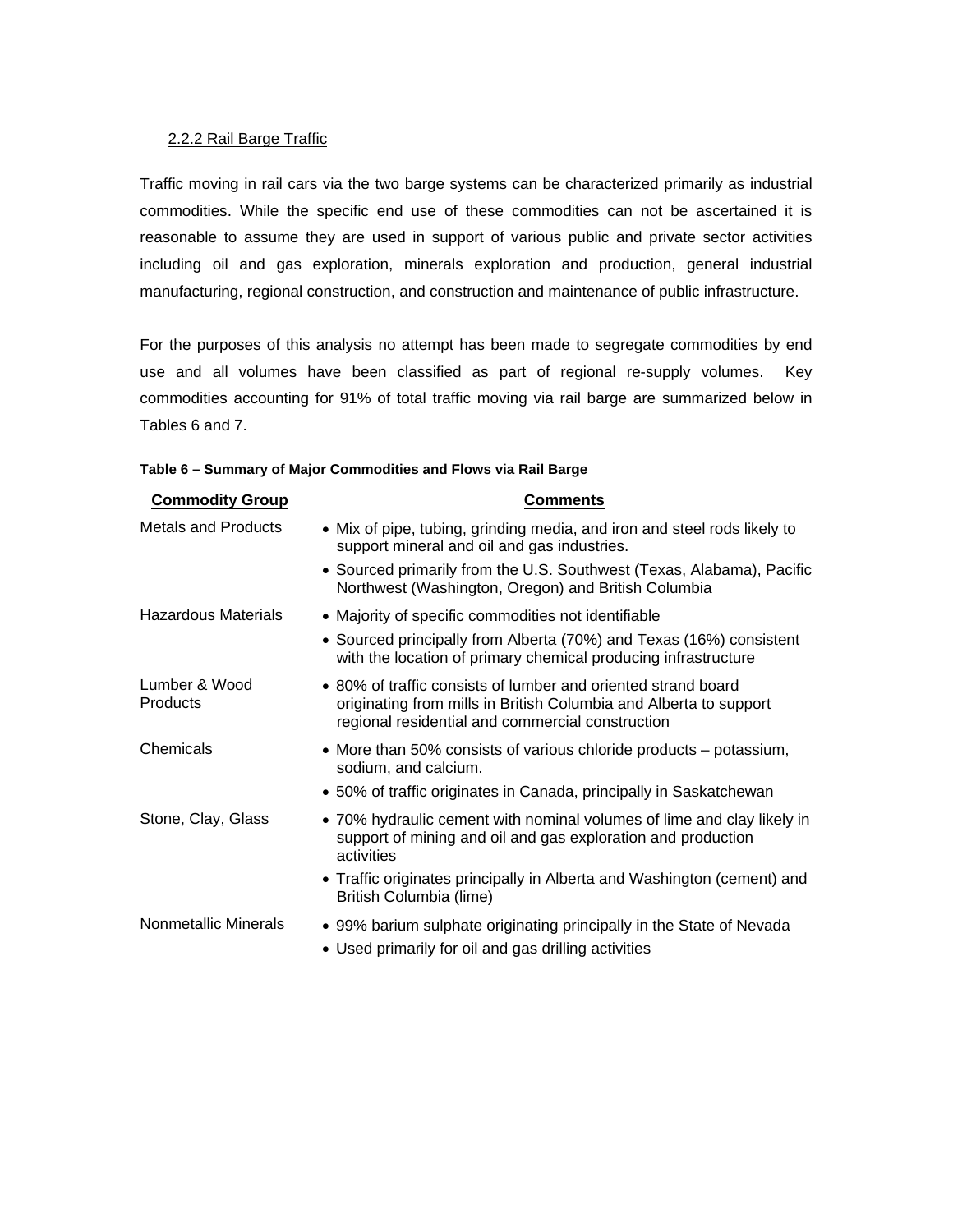|                                     |                            |        | Percentage |                  |
|-------------------------------------|----------------------------|--------|------------|------------------|
| <b>Commodity Group</b>              | <b>Commodity</b>           | Total  | Group      | <b>Total</b>     |
| <b>Metals and Products</b>          | Pipe or Tubing             | 37,881 | 43%        | 12%              |
|                                     | <b>Grinding Balls</b>      | 10,493 | 12%        | 3%               |
|                                     | <b>Conduit Pipe</b>        | 9,882  | 11%        | 3%               |
|                                     | <b>Reinforcement Rods</b>  | 8,006  | 9%         | 3%               |
|                                     | All Other (29)             | 22,557 | 25%        | 7%               |
| <b>Metals and Products Total</b>    |                            | 88,819 |            | 29%              |
| Hazmat                              | <b>Hazardous Materials</b> | 73,426 | 97%        | 24%              |
|                                     | Carbon Dioxide             | 1,911  | 3%         | 1%               |
|                                     | Ethylene Liquid            | 275    | 0%         | 0%               |
| <b>Hazmat Total</b>                 |                            | 75,612 |            | 24%              |
|                                     |                            |        |            |                  |
| Lumber / Wood Products              | <b>OSB</b>                 | 22,137 | 58%        | 7%               |
|                                     | Lumber                     | 13,477 | 35%        | 4%               |
|                                     | All Other (5)              | 2,826  | 7%         | 1%               |
| <b>Lumber / Wood Products Total</b> |                            | 38,440 |            | $\overline{1}2%$ |
|                                     |                            |        |            |                  |
| Chemicals                           | Potassium Chloride         | 8,754  | 24%        | 3%               |
|                                     | Sodium Chloride            | 8,082  | 22%        | 3%               |
|                                     | Calcium Chloride           | 3,769  | 10%        | 1%               |
|                                     | All Other (17)             | 15,981 | 44%        | 5%               |
| <b>Chemicals Total</b>              |                            | 36,585 |            | 12%              |
|                                     |                            |        |            |                  |
| <b>Stone Clay Glass Prods</b>       | <b>Hydraulic Cement</b>    | 19,293 | 68%        | 6%               |
|                                     | Lime                       | 3,017  | 11%        | 1%               |
|                                     | <b>Ground Clay</b>         | 2,803  | 10%        | 1%               |
|                                     | All Other (6)              | 3,171  | 11%        | 1%               |
| <b>Stone Clay Glass Prods Total</b> |                            | 28,284 |            | 9%               |
|                                     |                            |        |            |                  |
| <b>Nonmetallic Minerals</b>         | <b>Barium Sulphate</b>     | 14,970 | 99%        | 5%               |
|                                     | <b>Pumice Aggregate</b>    | 90     | 1%         | 0%               |
| <b>Nonmetallic Minerals Total</b>   |                            | 15.060 |            | 5%               |

#### **Table 7 – Major Commodities Moving via Rail Barge Service**

#### **Geographic and Service Breakdown**

As noted earlier the raw traffic data provided by Alaska Railroad does not identify the source of the railcar barge traffic – i.e. whether the traffic moved via the CN Aquatrain or the Lynden Alaska Rail Belt Marine system. The split between the two transportation providers has been estimated based on the geographic origin of the movements cross referenced against the existing North American railway network assuming that origins accessible by CN Rail will move via the Aquatrain with the balance moving via ARM.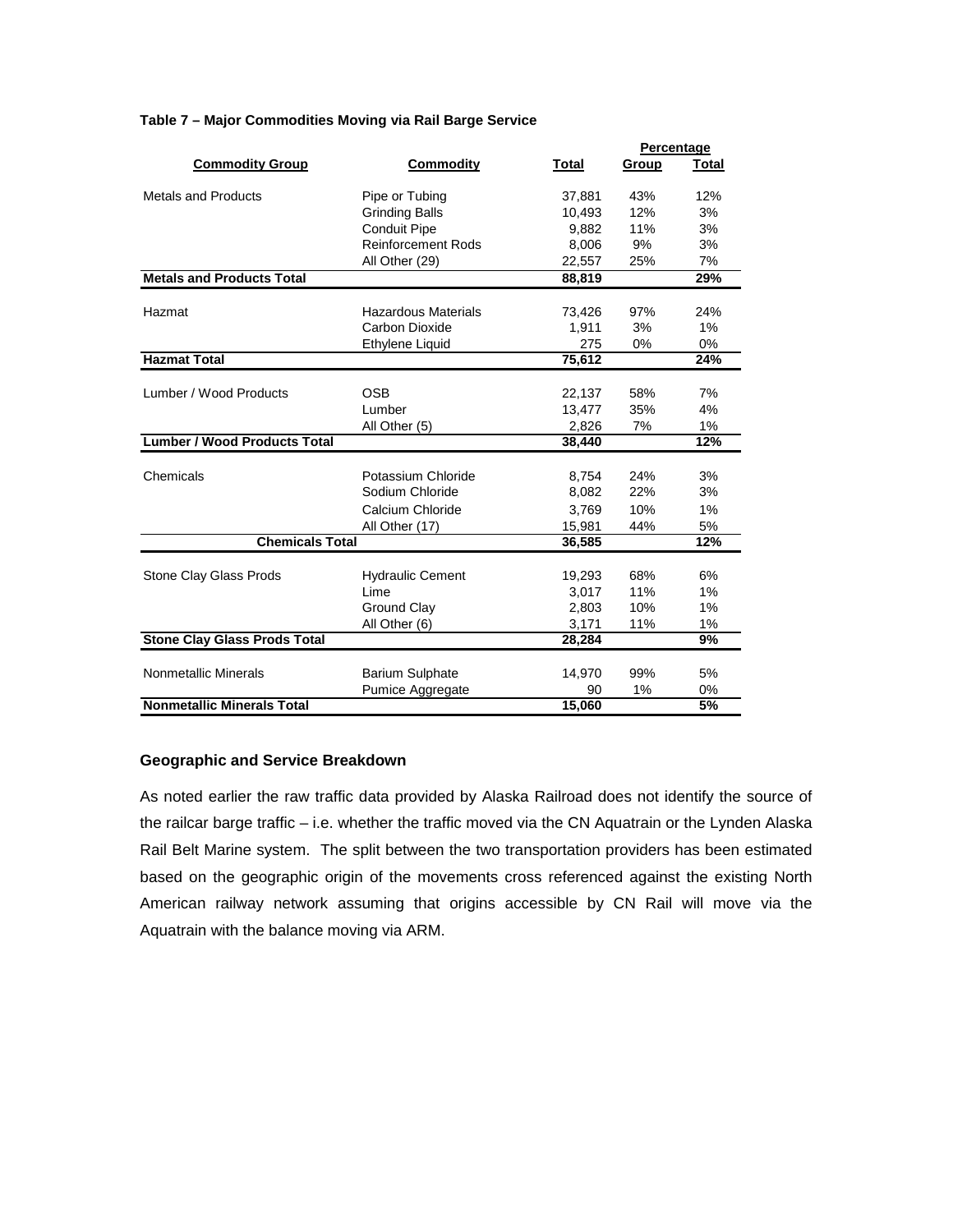**Table 8 – Estimated Volumes by Rail Barge Operator (Short Tons)** 

| <b>Barge Service</b> | Canada  | VIIMIII VVUIIU Y<br><b>United States</b> | Total<br>Tons | <b>Share</b> |
|----------------------|---------|------------------------------------------|---------------|--------------|
| AK Rail Belt Marine  | 148     | 167.121                                  | 167.269       | 54%          |
| <b>CN Aquatrain</b>  | 140.333 | 1.644                                    | 141.977       | 46%          |
| <b>Grand Total</b>   | 140.481 | 168,765                                  | 309,246       |              |

# **Origin Country**

| <b>Origin Country</b><br>Total<br><b>Barge Service</b><br><b>United States</b><br><b>Railcars</b><br><b>Share</b><br>Canada |       |       |       |     |  |  |  |  |
|-----------------------------------------------------------------------------------------------------------------------------|-------|-------|-------|-----|--|--|--|--|
| AK Rail Belt Marine                                                                                                         | 2     | 2.071 | 2.073 | 57% |  |  |  |  |
| <b>CN</b> Aquatrain                                                                                                         | 1.520 | 20    | 1.540 | 43% |  |  |  |  |
| <b>Grand Total</b>                                                                                                          | 1.522 | 2.091 | 3.613 |     |  |  |  |  |

As shown in Table 8 above our assumptions lead us to conclude that approximately 54% of volumes (tonnage) moves via the ARM system with the balance moving via the CN Aquatrain. This is in line with our estimate of the capacity of these two systems. Capacity has been estimated using the number of annual sailings, individual barge capacities, and average weight per rail car based on 2005 ARR actual traffic data. Our calculations would suggest capacities of approximately 161,000 ST for ARM and 145,000 ST for CN Aquatrain.

ARR traffic statistics enable us to identify source origins for these rail car movements. Based on our primary assumption of CN Aquatrain handling any traffic that CN Rail could originate we estimate that Aquatrain handles almost exclusively Canadian originated traffic while ARM handles almost exclusively U.S. originated traffic.

Canadian originated traffic is sourced almost exclusively from Western Canada with 50% of all such traffic originating in Alberta. Combined with British Columbia and Saskatchewan these three provinces account for 99% of Canadian traffic and nearly 45% of all rail traffic to Alaska.

| <b>Origin Country</b> | <b>Orig State</b> | <b>Tonnage</b> | <b>Railcars</b> |
|-----------------------|-------------------|----------------|-----------------|
| Canada                | AΒ                | 73,183         | 795             |
|                       | BС                | 51,205         | 560             |
|                       | SK                | 14,278         | 145             |
|                       | ON                | 1,519          | 18              |
|                       | MI                | 148            | 2               |
|                       | MВ                | 148            | 2               |
| <b>Canada Total</b>   |                   | 140,481        | 1,522           |

#### **able 9 – Canadian Originated Railcar Traffic (Short Tons) T**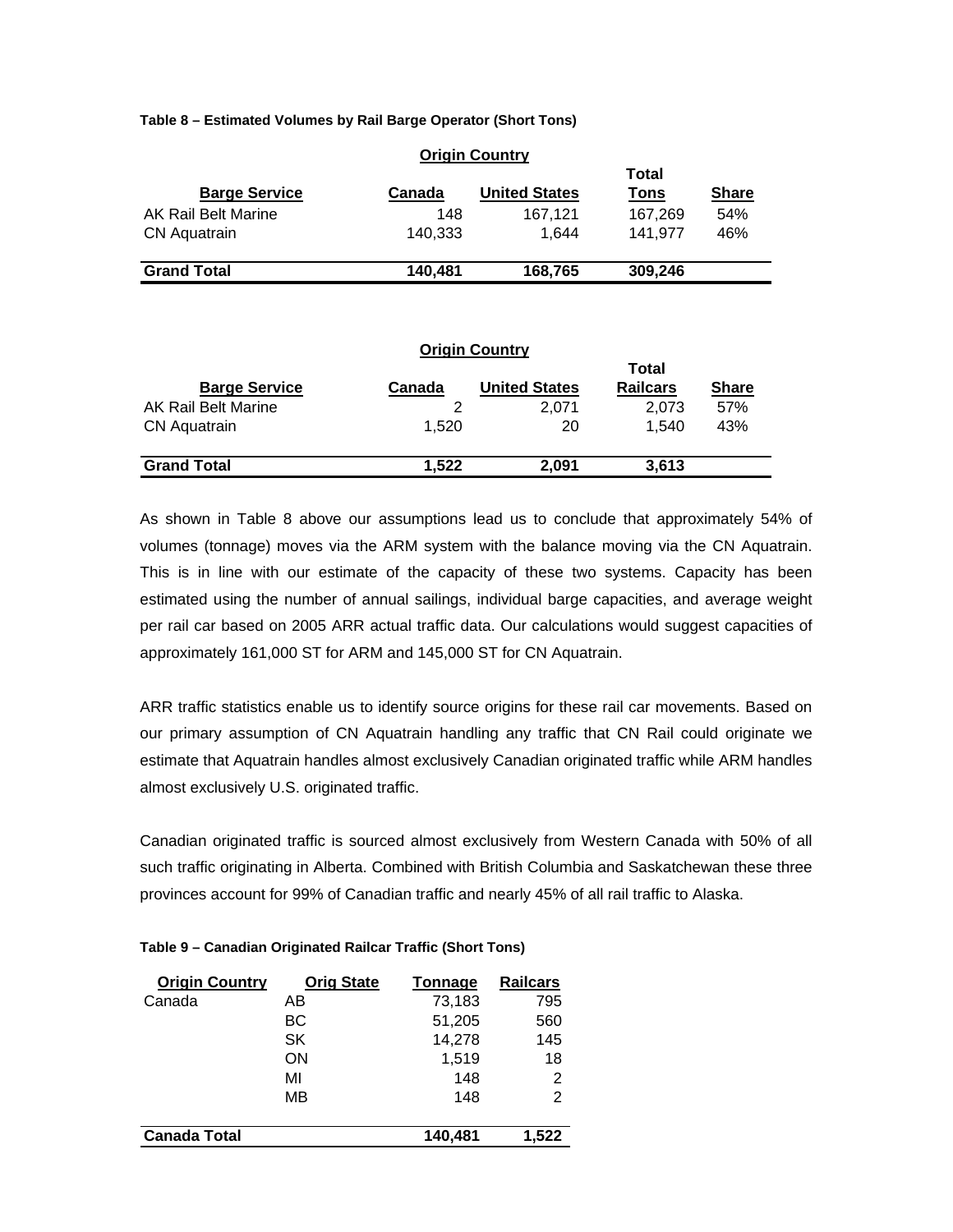<span id="page-19-0"></span>United States originated traffic moving via Lynden's Alaska Rail Belt Marine system is sourced primarily from four states – Texas, Washington, Nevada, and Alabama. Expanding to the top twelve states as shown in Table 8 below accounts for 92% of all U.S. originated traffic.

| <b>Origin Country</b>      | <b>Orig State</b> | Tonnage | <b>Railcars</b> |     |     |
|----------------------------|-------------------|---------|-----------------|-----|-----|
| <b>United States</b>       | ТX                | 46,104  | 560             |     |     |
|                            | <b>WA</b>         | 37,208  | 436             |     |     |
|                            | <b>NV</b>         | 15,163  | 168             | 67% |     |
|                            | AL                | 15,012  | 184             |     |     |
|                            | OR.               | 7,779   | 96              |     |     |
|                            | LA                | 6,395   | 74              |     | 92% |
|                            | CO                | 6,227   | 77              |     |     |
|                            | <b>WY</b>         | 5,418   | 59              |     |     |
|                            | <b>OH</b>         | 4,402   | 91              |     |     |
|                            | CA                | 4,104   | 53              |     |     |
|                            | IA                | 3,526   | 40              |     |     |
|                            | <b>OK</b>         | 3,471   | 46              |     |     |
|                            | Balance (21)      | 13,956  | 207             |     |     |
| <b>United States Total</b> |                   | 168,765 | 2,091           |     |     |

#### 2.2.3 Trailer and Container Traffic

 $\overline{a}$ 

Annual containerized cargo volume, that assumed to move in vans, trailers, or containers, is estimated to be approximately 1.947 million tons excluding highway movements. Additionally it is reasonable to assume that approximately 87,000 tons or 75% of the highway volumes move in container or trailer lots<sup>12</sup>.

The majority (82%) of containerized merchandise is assumed to move through the Port of Anchorage. Publicly available freight tonnage statistics for the Port of Anchorage identify annual tonnage associated with the movement of vans, trailers, and containers in the order of 1.76 million tons (2004). The Regional Port of Anchorage Master Plan Study prepared by Northern Economics and VZM/Transystems in 1999 estimated that such tonnages through the POA were 90% inbound and 10% outbound. It is assumed that no structural changes in flows have occurred

<span id="page-19-1"></span> $12$  It is assumed that vehicles, machinery, construction materials and iron and steel pipe materials would move using flat deck equipment.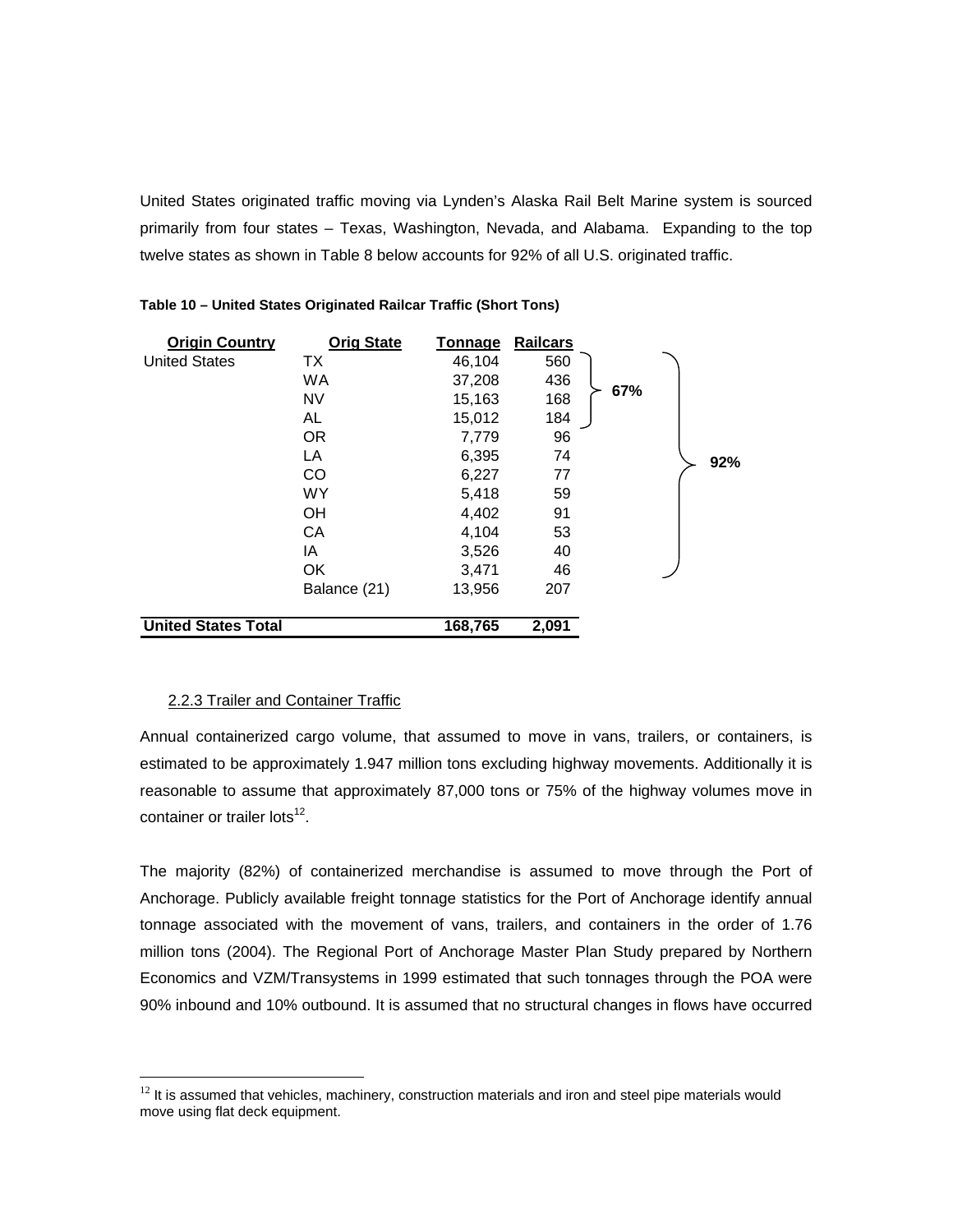<span id="page-20-0"></span>in recent years and on this basis we estimate total inbound traffic through the Port of Anchorage to be in the order of 1.588 million tons.

Our capacity calculations for the Southeast Alaska marine services of Lynden Transportation estimate total available capacity of 72,000 TEUs or 720,000 tons of freight annually. Lynden does not provide public data in this regard and our market research did not reveal any publicly available information regarding cargo movements through the ports of Juneau, Ketchikan, Petersburg and Haines – the principal destinations for AML's weekly Southeastern Alaska barge service. We have conservatively estimated freight tonnages to these markets to be 50% of estimated capacity or 360,000 tons per year.

#### 2.2.3 Highway Traffic

Based on border crossing data obtained through the analysis conducted by Vector Research for regional re-supply into the Yukon highway volumes are estimated to represent 117,000 tons per year or less than 3% of total estimated volumes. This data was cross-referenced with truck border crossing data obtained from the U.S. Bureau of Transportation Statistics. While the U.S. statistics indicated slightly higher border crossing volumes they provided no commodity breakdown or tonnages associated with these movements. Given the relative significance of these volumes in the overall tonnage equation it was felt that the discrepancy between the two sources was not significant enough to adversely affect total freight forecasts.

Highway traffic consists principally of general merchandise traffic (68%) and vehicles, machinery and equipment (16%). Other commodities include household goods, agricultural commodities, petroleum products, construction materials, and iron pipe and steel products.

| Commodity                      | 2000   | 2001    | 2002    | 2003    |
|--------------------------------|--------|---------|---------|---------|
| <b>Agricultural Products</b>   | 2,389  | 2,386   | 1,552   | 2,138   |
| <b>Bus and Taxi Service</b>    | 81     | 669     | 176     | 248     |
| <b>Construction Materials</b>  | 3,947  | 4,783   | 3,589   | 5,279   |
| General Merchandise            | 48.795 | 88.033  | 75.585  | 79.195  |
| <b>Household Goods</b>         | 1.731  | 2,738   | 2,902   | 3,037   |
| Iron, Pipe & Steel             | 4,409  | 6,854   | 6,062   | 4,142   |
| Livestock                      |        | 90      | 100     | 55      |
| Mine Ore                       |        | 343     |         |         |
| Mobile Homes                   | 153    | 151     | 108     | 235     |
| Mobile Homes - Residential     | 381    | 305     | 550     | 744     |
| Not specified                  | 855    | 503     | 488     | 592     |
| <b>Petroleum Products</b>      | 1,602  | 1,092   | 2,091   | 2,981   |
| Timber                         | 46     | 21      |         | 156     |
| Vehicles, Machinery & Equip.   | 7,762  | 12,099  | 18,179  | 18,915  |
| Other (misspecified data)      | 85     | 58      | 55      |         |
| <b>Total Inbound to Alaska</b> | 72,235 | 120,124 | 111,438 | 117.715 |

#### **Table 11 – Commodities Handled via Highway Movement**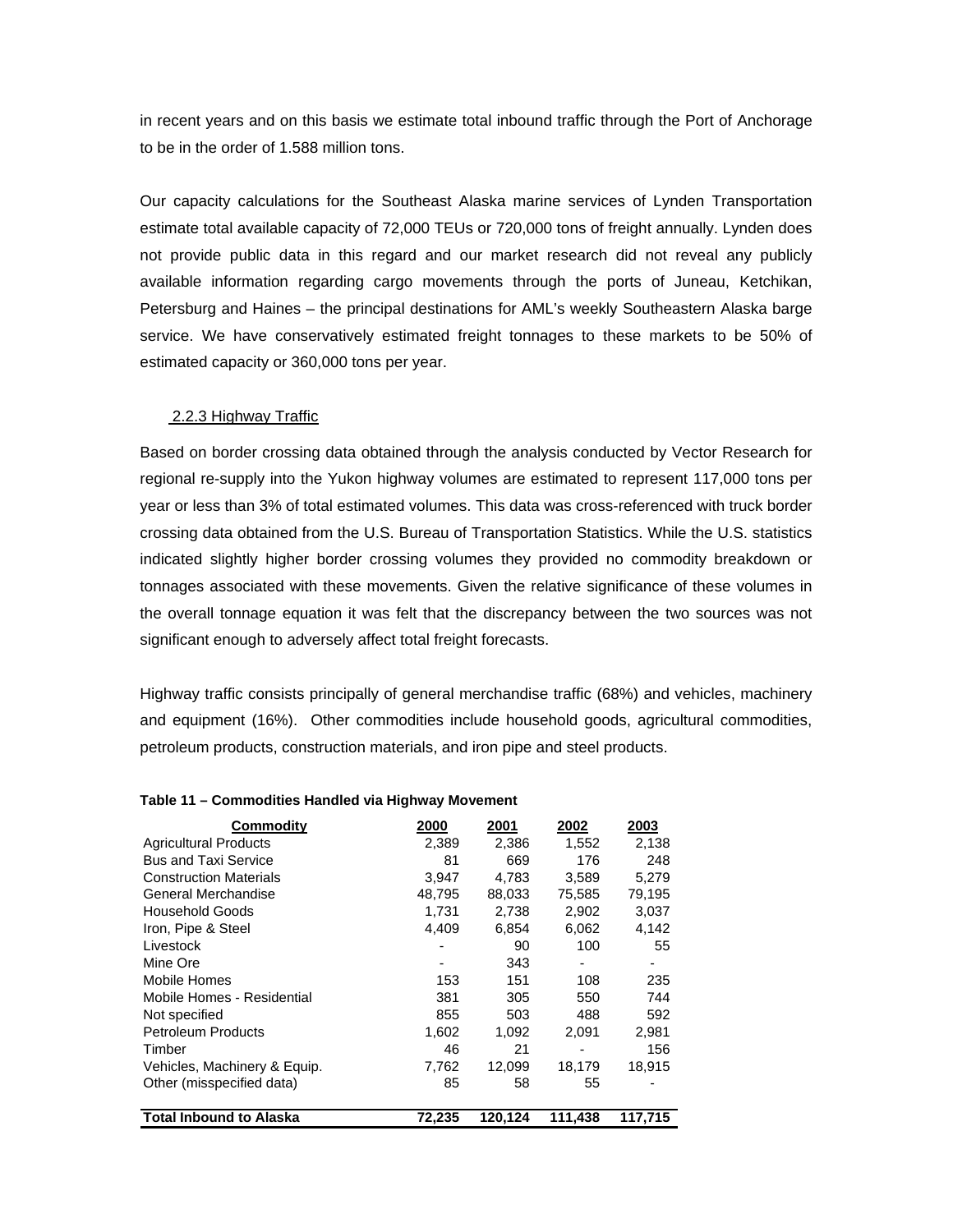# <span id="page-21-0"></span>**3.0 Transportation Rates**

# **3.1 Methodology**

Estimated transportation rates have been developed for movements via highway, container vessel, and trailer barge movements. No freight rate estimates have been able to be developed for the movement of railcars by rail barge either through the ARM or Aquatrain services. Further attempts will be made to secure rates for these movements in the Logistics Evaluation of Regional Re-supply movements in a subsequent phase of the market analysis.

Principal sources for transportation rate information include:

- Rate quotations from Totem Ocean Trailer Express for the movement of dry and refrigerated goods in trailers from Tacoma to Anchorage; and
- Review of publicly available tariffs for the movement of containerized cargo between Tacoma and Anchorage with Horizon Lines.

#### **3.2 Estimated Transportation Rates**

#### **Full Trailer Loads Via TOTE**

Two rate requests were submitted to Totem Ocean Trailer Express as follows:

- 1. 30,000 lb trailer load of dry goods Tacoma to Anchorage using TOTE supplied 40' trailer
- 2. 25,000 lb reefer load of frozen goods Tacoma to Anchorage using TOTE supplied equipment

Rate quotations provided by TOTE for these movements are shown in Table 12 below.

#### **Tab 2 le 1 – TOTE Freight Rate Quotations**

| <b>Freight Charge Description</b>  | <b>Dry Goods</b> | <b>Frozen Goods</b> |
|------------------------------------|------------------|---------------------|
| Ocean Freight                      | \$3,450.0        | \$4,400.00          |
| Ocean Fuel Surcharge               | 603.75<br>S.     | 770.00              |
| Tacoma Arbitrary (drop and pick)   | 165.00<br>\$     | \$<br>165.00        |
| Local P&D Fuel Surcharge           | 28.88            | 28.88<br>\$         |
| Port Security Charge               | 40.00            | \$<br>40.00         |
| <b>Terminal Handling</b>           | \$.<br>132.00    | \$<br>110.00        |
|                                    |                  |                     |
| <b>Total Freight Charges USD</b>   | \$4,419.63       | \$5,513.88          |
| Per CWT                            | 14.73            | 22.06<br>S          |
|                                    |                  |                     |
| Total Freight Charges CDN@ \$0.825 | \$5,357.13       | \$6,683.49          |
| Per CWT                            | 17.86            | 26.73               |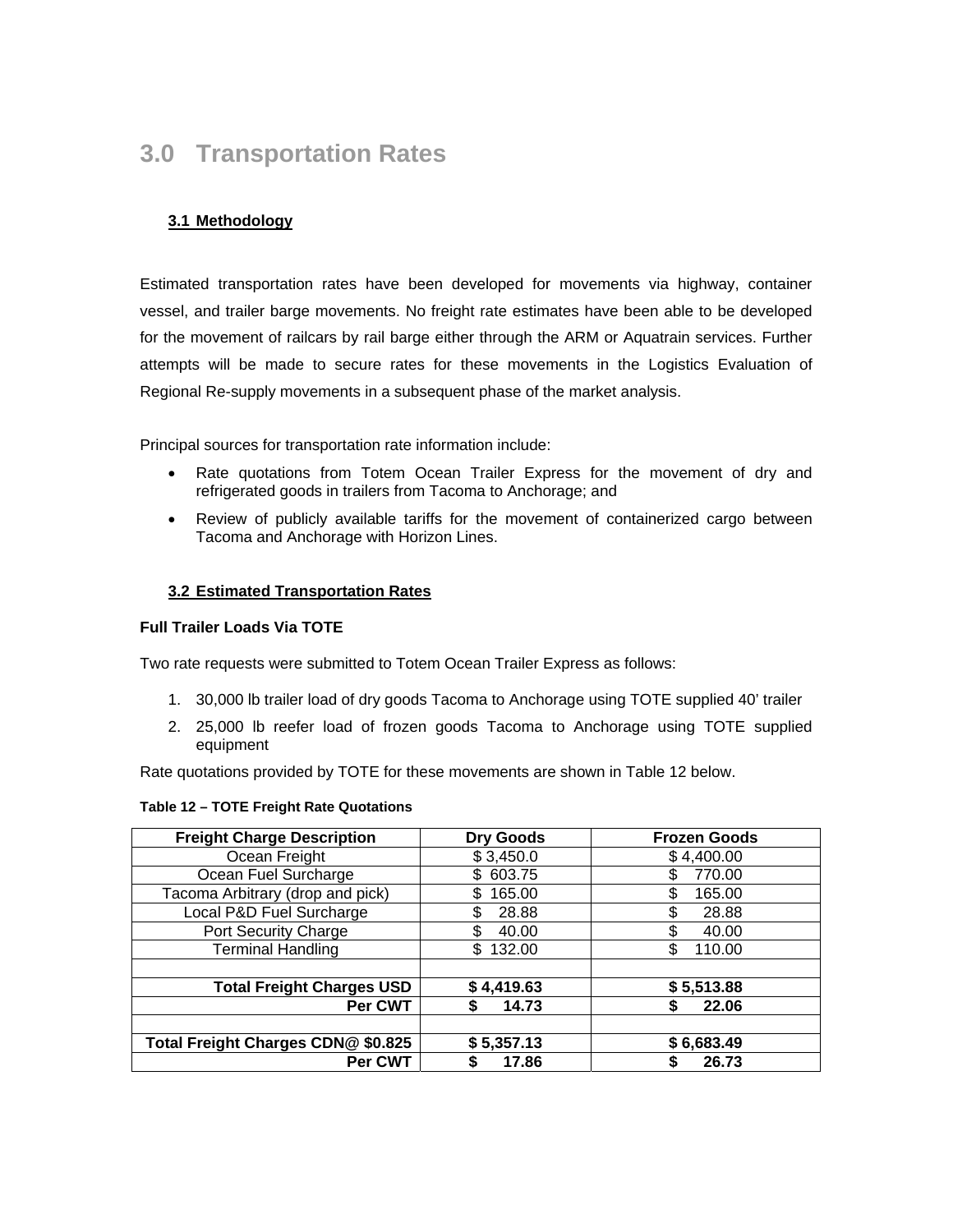<span id="page-22-0"></span>The rate quotations solicited and provided by TOTE do not presume the origin of traffic outside the immediate Tacoma, WA region.

## **Container Movements Via Horizon**

review of Horizon's publicly available tariffs accessible through its Internet website. A total of fifteen Horizon tariffs were reviewed covering a range of commodities including general merchandise, paper products, frozen goods, liquid in bulk tankers, foodstuffs, and groceries. Table 13 below provides sample rates for selected commodities. A full listing of rates reviewed Transportation rates for the movement of containers via Horizon Lines were estimated based on are contained in Appendix A of this report.

| <b>Commodity</b>          |            | <b>20 Ft Container</b> | <b>40 Ft Container</b> |                   |         |                  |
|---------------------------|------------|------------------------|------------------------|-------------------|---------|------------------|
|                           | <b>MWT</b> | Per CWT                | <b>Container</b>       | <b>MWT</b>        | Per CWT | <b>Container</b> |
| Paper Articles, NOS       | 30,000     | \$8.26                 | \$2,478                | 40,000            | \$8.26  | \$3,304          |
| <b>Building Materials</b> | 36,000     | \$13.72                | \$4,939                | 40,000            | \$13.72 | \$5,488          |
| Groceries Articles        | 36,000     | \$11.38                | \$4,097                | 40,000<br>\$11.38 |         | \$4,552          |
| Foodstuffs, Canned        | 36,000     | \$11.02                | \$3,967<br>40,000      |                   | \$11.02 | \$4,408          |
|                           |            |                        |                        |                   |         |                  |
| FAK Shipments             |            |                        |                        |                   |         |                  |
| 10+ shipments / mth       | 22,000     | ۰                      | \$2,201                |                   |         |                  |
| 5-6 shipments / mth       | 22,000     |                        | \$2,260                |                   |         |                  |
| 2-4 shipments / mth       | 22,000     | ٠                      | \$2,283                |                   | ۰       |                  |
| 1 shipment / mth          | 22,000     | ۰                      | \$2,339                |                   |         |                  |
|                           |            |                        |                        |                   |         |                  |

**Table 13 – Horizon Lines Sample Tariff Rates USD**

These tariff rates do not include costs of inland transportation from origin to the Port of Tacoma (US Inland Arbitrary), applicable ocean and inland fuel surcharges (17% and 24% respectively), port security charges (\$40 per container), and terminal handling charges (\$0.44 cwt). Rates include free delivery to local Anchorage destinations with other inland destinations subject to Alaska Arbitrary Inland Charges.

reasonably comparable to those quoted by TOTE for a similar movement falling within 6% of one another. By way of example Table 14 below shows the construction of an estimated through charge for movement of a 40 ft container of grocery articles from Tacoma to Anchorage assuming a minimum payload weight of 40,000 lbs. As the calculation shows the rates via Horizon are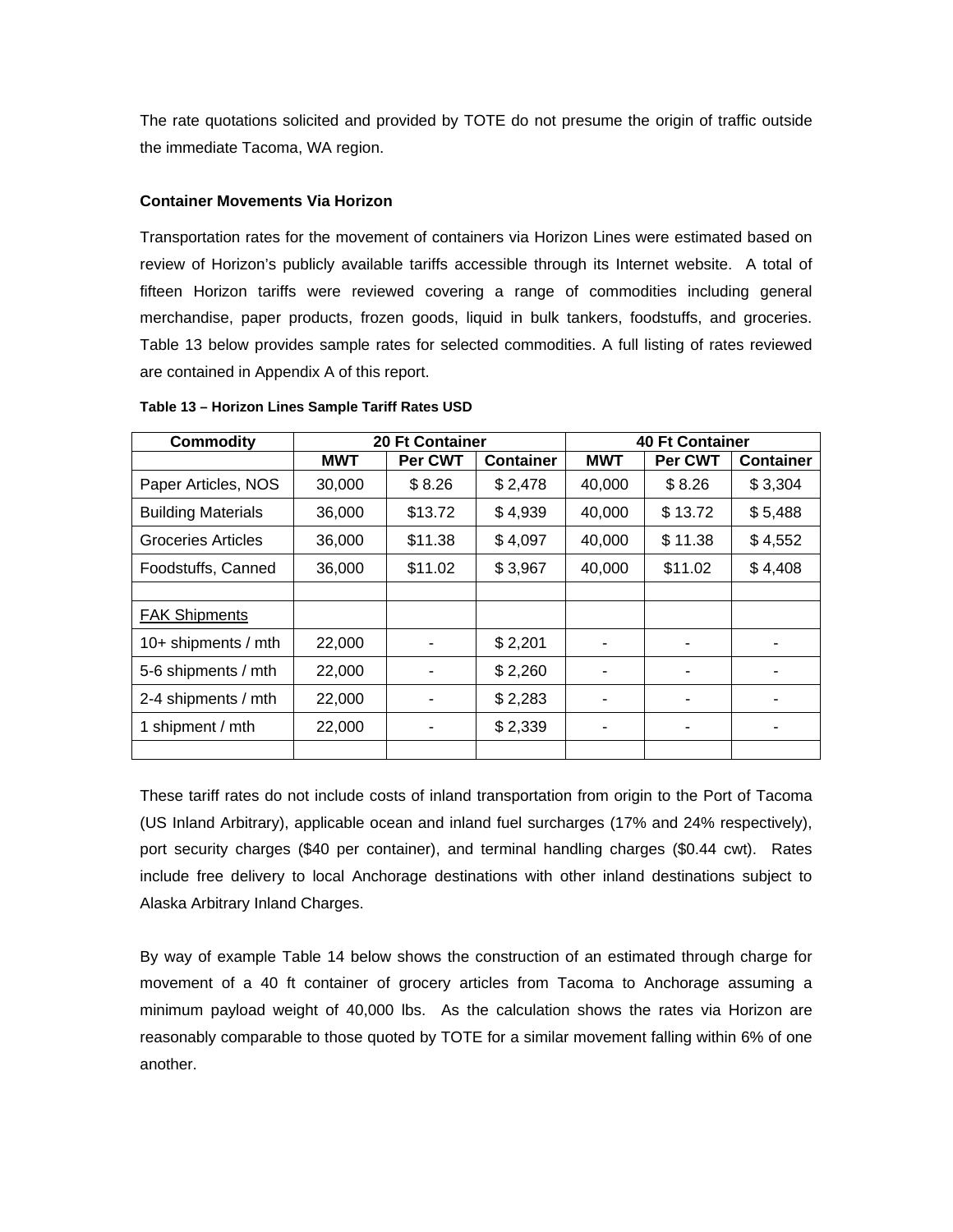| <b>Freight Charge Description</b>  | <b>Dry Goods</b> |
|------------------------------------|------------------|
| Ocean Freight                      | \$4,552.00       |
| Ocean Fuel Surcharge               | 773.84<br>\$.    |
| Tacoma Arbitrary (drop and pick)   | \$               |
| Local P&D Fuel Surcharge           | S                |
| Port Security Charge               | S<br>40.00       |
| <b>Terminal Handling</b>           | 176.00<br>\$     |
|                                    |                  |
| <b>Total Freight Charges USD</b>   | \$5,541.84       |
| Per CWT                            | 13.85<br>S       |
|                                    |                  |
| Total Freight Charges CDN@ \$0.825 | \$6,717.38       |
| Per CWT                            | 16.79<br>\$      |

Table 14 – Sample Rate Calculation – Horizon Lines

#### **Source Origins**

With the exception of railcar barge traffic data provided by the Alaska Railroad there our research has not identified any publicly available data that reflects the true origin of containerized commodities moving via marine services from the Seattle / Tacoma area to Alaska. Given the nature of these commodities (general merchandise) it is reasonable to assume that they originate primarily within the Pacific Northwest, Oregon, and Northern California markets.

assessments will be examined in the ensuing logistics evaluation for re-supply movements. Freight charges for traffic originating in non local (Seattle/Tacoma) markets are priced by carriers using inland freight charges based on zip code definitions. Inland freight charges are in addition to the ocean freight charges shown earlier and can result in incremental charges ranging from \$200 USD per container to \$2500 USD per container. Specific origin-destination competitive rate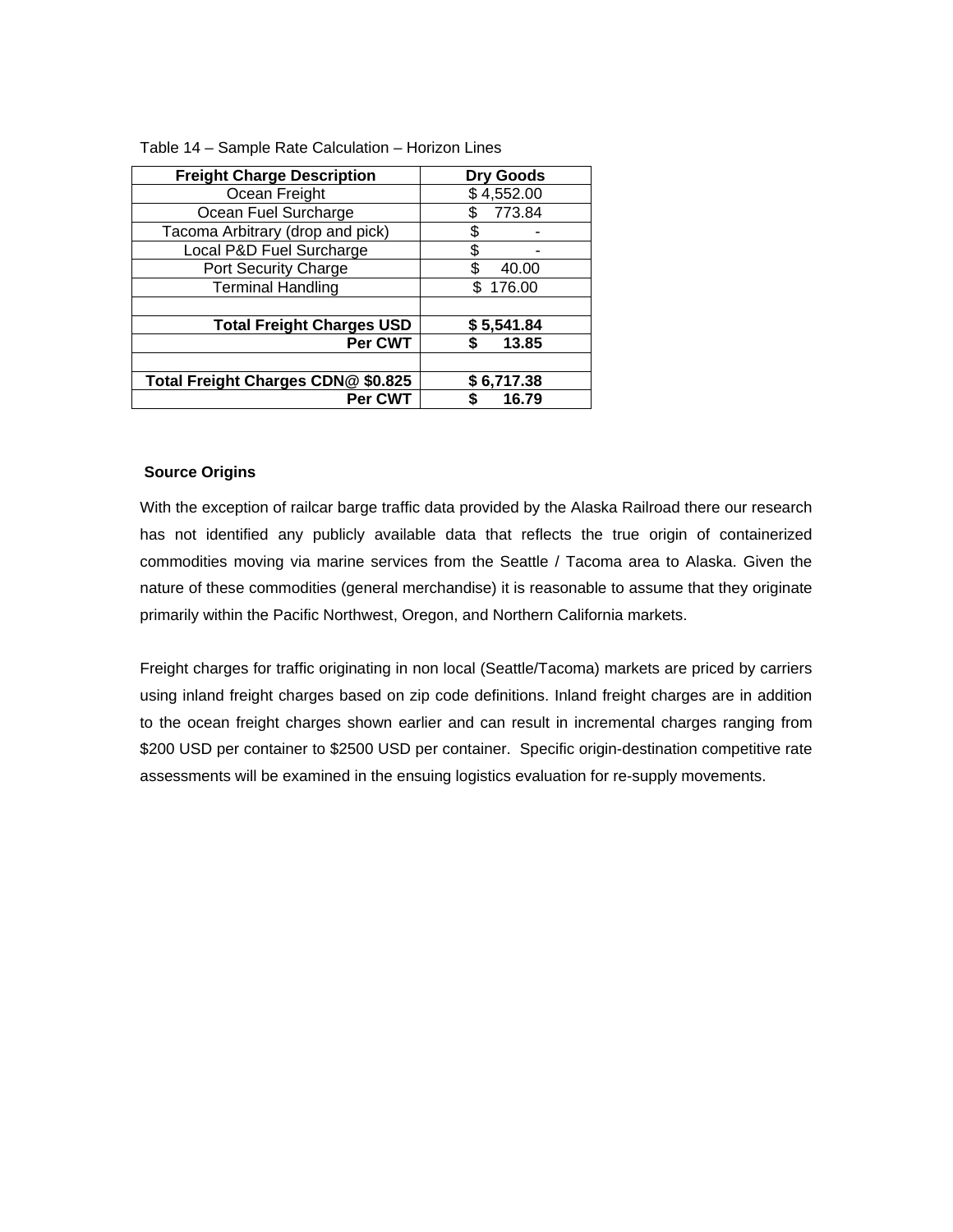# **APPENDIX A**

<span id="page-24-0"></span>

|                                            |              |            |                        |             |             |        | Rate (CWT) |            |      |            | <b>Total Freight</b> |            |    |            |
|--------------------------------------------|--------------|------------|------------------------|-------------|-------------|--------|------------|------------|------|------------|----------------------|------------|----|------------|
| <b>Commodity</b>                           | Origin       | <u>Via</u> | <b>Destination</b>     | <b>Type</b> | <b>Size</b> | Min Wt |            | <u>USD</u> |      | <b>CDN</b> |                      | <u>USD</u> |    | <b>CDN</b> |
| Paper Articles, NOS                        | Tacoma WA    |            | Anchorage AK           | PC          | 20 FT       | 30,000 | \$         | 8.26       | \$   | 10.01      | \$                   | 2,478      | \$ | 3,004      |
|                                            |              |            |                        | IN          | 40 FT       | 40,000 | \$         | 8.26       | \$   | 10.01      | \$                   | 3,304      | \$ | 4,005      |
|                                            |              |            |                        | PC          | 40 FT       | 36,000 | \$         | 8.26       | \$   | 10.01      | \$                   | 2,974      | \$ | 3,604      |
|                                            |              |            |                        | IN          | 40B         | 40,000 | \$         | 8.26       | \$   | 10.01      | \$                   | 3,304      | \$ | 4,005      |
|                                            |              |            |                        | PC          | 40B         | 40,000 | \$         | 8.26       | \$   | 10.01      | \$                   | 3,304      | \$ | 4,005      |
|                                            |              |            |                        | PC          | 45B         | 45,000 | \$         | 8.26       | -\$  | 10.01      |                      | \$3,717    | \$ | 4,505      |
| Department Store Merchandise               | Tacoma WA    |            | Anchorage AK           | PC          | 40B         | 18,000 | -\$        | $25.82$ \$ |      | 31.30      |                      | \$4,648    | \$ | 5,633      |
| <b>Building Materials / Other Articles</b> | Tacoma WA    |            | Anchorage AK           | PC          | 20 FT       | 36,000 | \$         | $13.72$ \$ |      | 16.63      |                      | \$4,939    | \$ | 5,987      |
|                                            |              |            |                        | PC          | 20 FT       | 17,500 | \$         | 21.73      | \$   | 26.34      | \$                   | 3,803      | \$ | 4,609      |
|                                            |              |            |                        | <b>FR</b>   | 40 FT       | 41,000 | \$         | 13.72      | -\$  | 16.63      | \$                   | 5,625      | \$ | 6,818      |
|                                            |              |            |                        | <b>FR</b>   | 40 FT       | 22,500 | \$         | 21.73      | \$   | 26.34      | \$                   | 4,889      | \$ | 5,926      |
|                                            |              |            |                        | IN          | 40          | 40,000 | \$         | 13.72      | -\$  | 16.63      | \$                   | 5,488      | \$ | 6,652      |
|                                            |              |            |                        | IN          | 40          | 22,500 | \$         | 21.73      | \$   | 26.34      | \$                   | 4,889      | \$ | 5,926      |
|                                            |              |            |                        | PC          | 40          | 39,600 | S          | 13.72      | \$   | 16.63      |                      | 5,433      | \$ | 6,586      |
|                                            |              |            |                        | PC          | 40          | 22,500 | S          | 21.73      | \$   | 26.34      |                      | 4,889      | \$ | 5,926      |
|                                            |              |            |                        | IN          | 40B         | 40,000 | S          | 13.72 \$   |      | 16.63      | \$                   | 5,488      | \$ | 6,652      |
|                                            |              |            |                        | IN          | 40B         | 22,500 | \$         | 21.73      | \$   | 26.34      |                      | 4,889      | \$ | 5,926      |
|                                            |              |            |                        | PC          | 40B         | 44,000 | \$         | 13.72      | -\$  | 16.63      |                      | 6,037      | \$ | 7,317      |
|                                            |              |            |                        | PC          | 40B         | 25,000 | \$         | 21.73      | \$   | 26.34      | \$                   | 5,433      | \$ | 6,585      |
|                                            |              |            |                        | PC          | 45B         | 46,000 | \$         | 13.72      | -\$  | 16.63      |                      | \$6,311    | \$ | 7,650      |
|                                            |              |            |                        | PC          | 45B         | 28,100 | \$         | 21.73      | \$   | 26.34      |                      | \$6,106    | \$ | 7,401      |
| Horticultural Supplies / Other Articles    | Portland, OR |            | Tacoma WA Anchorage AK | PC          | 40B         | 38,000 | \$         | 11.16      | - \$ | 13.53      |                      | \$4,241    | \$ | 5,140      |
|                                            | Woodland, WA |            | Tacoma WA Anchorage AK | PC          | 40B         | 38,000 | \$         | 11.16      | -\$  | 13.53      |                      | \$4,241    | \$ | 5,140      |
| <b>Nursery Stock and Other Articles</b>    | Tacoma WA    |            | Anchorage AK           | PC          | 20          |        |            | \$2,989.00 |      | \$3,623.03 |                      | \$2,989    | \$ | 3,623      |
| Poultry, Frozen / Chicken Parts            | Tacoma WA    |            | Anchorage AK           | <b>RE</b>   | 40          | 39,250 | \$         | 21.01      | \$   | 25.47      |                      | \$8,246    | \$ | 9,996      |
|                                            |              |            |                        | <b>RE</b>   | 40B         | 42,000 | \$         | 21.01      | \$   | 25.47      | \$                   | 8.824      |    | \$10,696   |